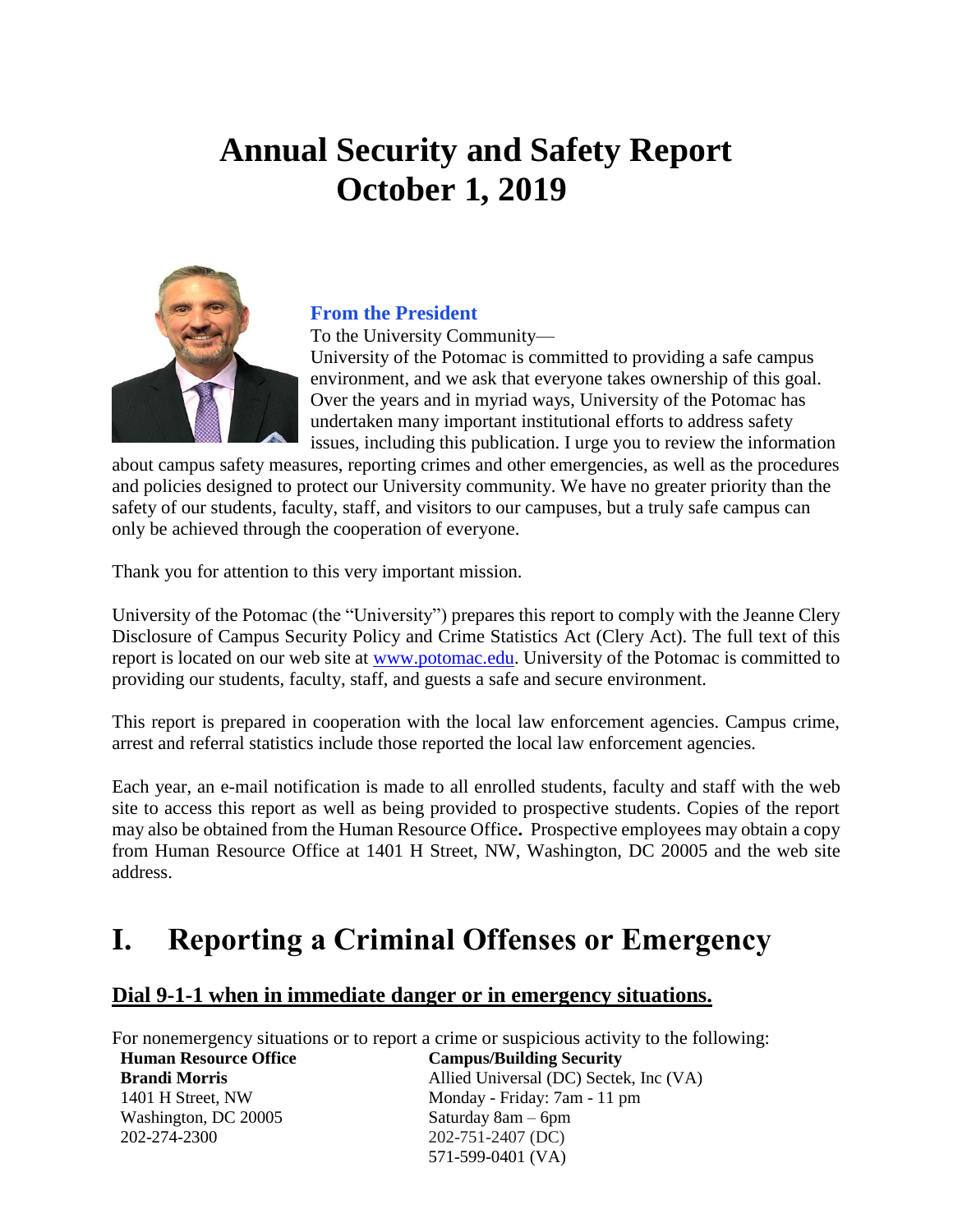Non-Emergency Police: (202) 737-4404 Non-Emergency Fire: (202) 673-3320

University of the Potomac encourages anyone who is the victim or witness to any crime to promptly report the incident to the police. Police reports are public records under state law and cannot be held in confidence.

All reports will be investigated. University of the Potomac does not have procedures for voluntary, confidential reporting of crime statistics. Violations of the law will be referred to law enforcement agencies and when appropriate, to the President for review. When a potentially dangerous threat to the school's community arises, timely reports or warnings will be issued through e-mail announcements, the posting of flyers at the campus, in-class announcements, or other appropriate means.

## **II. Campus Security & Access**

Security guards at the DC and VA Campuses are on duty from 7am - 11:00pm, Monday through Friday; and from 8:00am - 6:00pm on Saturday.

During business hours, all facilities will be open to students, staff, faculty, and guests. During non-business hours access to all facilities is by key, if issued, or by admittance via the staff.

The University recommends students, faculty, and staff to practice the following safety tips:

- Report suspicious people or activity to the appropriate staff member.
- Avoid places where you are vulnerable and there are no exits.
- Do not hesitate to call a University of the Potomac staff person when strangers confront you.
- Lock your office when you leave.
- Walk in groups of at least two people at night.
- Walk only in lighted sidewalks after dark.
- When parking, lock your vehicle and remove valuables from plain view.
- Make a record of your credit card numbers and keep separate from your wallet or purse.
- Avoid carrying large amounts of cash or valuables.
- Write your name in several places in your textbooks.
- Lock your bicycle with a high-quality lock.
- Always report all criminal incidents and losses of property to the contacts listed in section I.

## **III. Law Enforcement Authority and Crime Reporting**

University of the Potomac enforces its campus security and access practices; it will not tolerate any criminal activity under any circumstances. Any and all crime occurrences on campus, at non-campus facilities and property owned by University of the Potomac and on public property within, or immediately adjacent to and accessible from the campus that is reported to the campus security official, will be immediately reported to the appropriate law enforcement agency. Any and all crimes committed by a student, faculty or staff member will result in immediate dismissal from University of the Potomac.

Campus security officials do not have the authority to arrest individuals. The campus security officials work closely with local law enforcement agencies and cooperate during any criminal investigation, consensual encounter or request for service/advisement.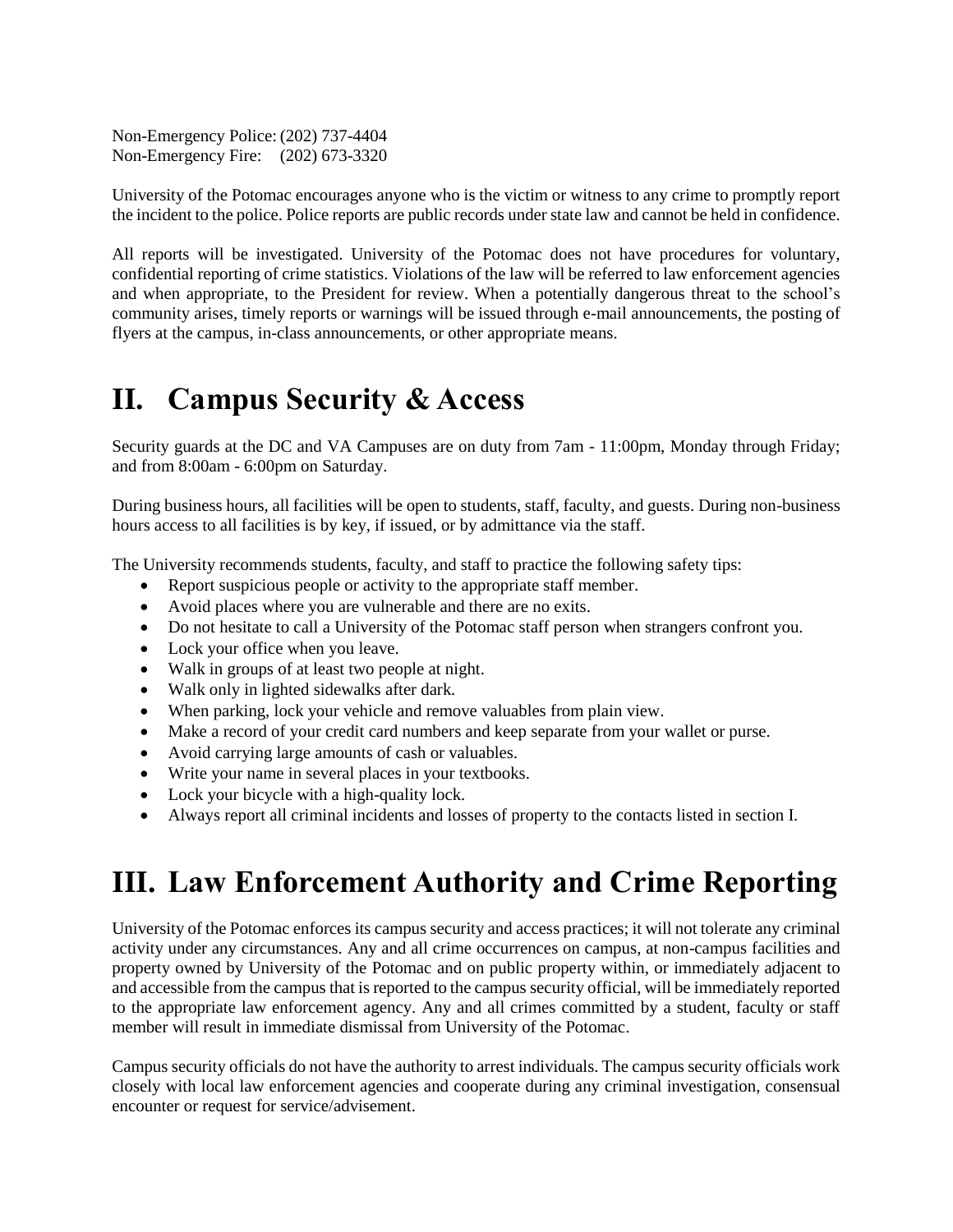University of the Potomac staff and faculty have the authority to ask persons for identification and to determine whether individuals have lawful business on campus. Criminal incidents are referred to the local police who have jurisdiction on the campus. The Human Resource Office maintains a highly professional working relationship with the local police. All crime victims and witnesses are strongly encouraged to immediately report a crime. Prompt reporting will assure timely warning notices on-campus and timely disclosure of crime statistics.

All incident reports are forwarded to the Human Resource Office for review and potential action.

If a sexual assault or rape should occur, staff on the scene will assist the victim in contacting the police and the Metro Police Sex Assault Unit.

**Metropolitan Police Sex Assault Unit/ Sexual Assault Response Team 300 Indiana Avenue, NW Room 5059 Washington, DC 20001 Phone: (202) 727-9099 Fax: (202) 727-4106 Email: [mpd@dc.gov](mailto:mpd@dc.gov)**

**Fairfax County Police Department 12099 Government Center Parkway Fairfax County, VA 22035 (703) 691-2131 TTY: 711 Email: [chief@fairfaxcounty.gov](mailto:chief@fairfaxcounty.gov)**

**Chicago Main Office 100 West Randolph Street Chicago, IL 60601 (312) 814-3000 TTY: 1-800-964-3013 Email: [http://www.illinoisattorneygeneral.gov](http://www.illinoisattorneygeneral.gov/)**

## **IV. Emergency Response and Evacuation Procedures**

University of the Potomac has designated an Emergency Management Team that will serve as the Campus Security Authority:

President- Dr. Rick Murphree Chief Financial Officer- Stewart Brown Chief Operating Officer- Andrea Ford Provost and Chief Academic Officer-Dr. Tony Johnson Campus Manager (DC/VA)- Camilla Meros Campus Director (IL)- Rosanna DePinto Academic Dean (DC/VA)- Dr. Sergei Andronikov Academic Dean (IL)- Dr. Arthur Smith Student Retention Service- Lachelle Foxx- Matthews Human Resources- Brandi Morris

In the event of an emergency or dangerous situation on campus, any employee who is aware of the emergency should call 9-1-1 and alert the members of the Emergency Management Team by calling 1-202-274-2300 (DC) or 1-202-521-1290 (VA) or 1-773-866-0111 (IL).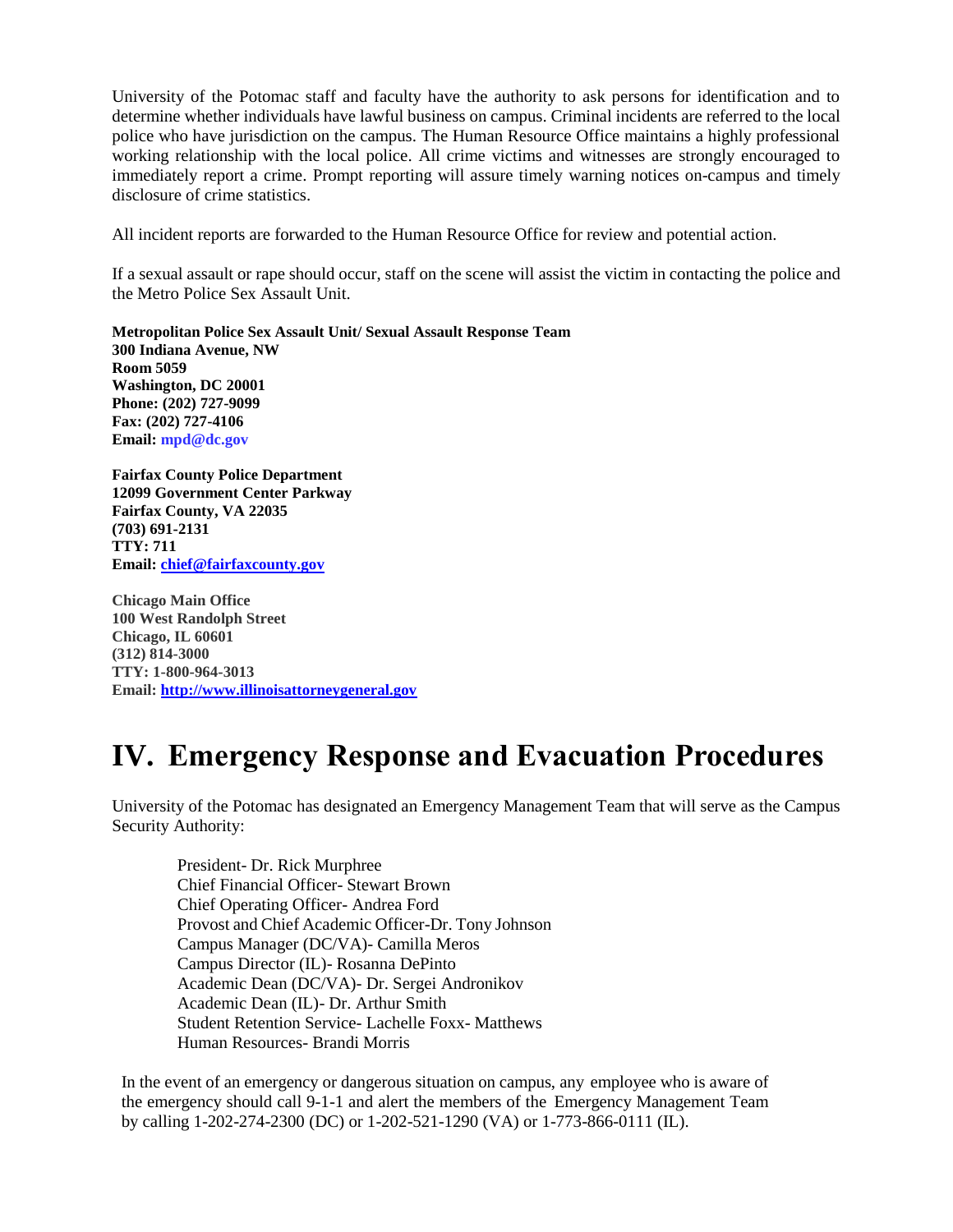The team member who receives the call will determine, in consultation with other members of the Emergency Management Team as appropriate, whether a notification should be sent to the University of the Potomac community. The Emergency Management Team will, without delay, and considering the safety of the community, determine the content of the notification and initiate the notification system, unless issuing a notification will, in the professional judgment of responsible authorities, compromise efforts to assist a victim or to contain, respond to, or otherwise mitigate the emergency. If it is determined that an emergency notification should be sent, a member of the Emergency Management Team will send the notification via text message to the identified campus community using the University of the Potomac's notification procedure; email blast, one to one voice contact. The content of the notification will be determined by members of the Emergency Management Team, and certain messages will be preformulated to expedite the notification process.

After notification of an emergency or dangerous situation, the Emergency Management Team will monitor events and circumstances and determine appropriate follow-up information that should be disseminated, such as all-clear notices and updates about continuing steps taken to respond to the emergency, including class cancellations. The Emergency Management Team shall also notify local authorities, as appropriate.

#### **Emergency Notification and Evacuation Testing**

University of the Potomac will annually publicize its emergency response and evacuation procedures in conjunction with annual tests of the emergency notification and evacuation plans. The emergency notification system will be tested at least annually. These tests may include regularly scheduled drills, exercises, and appropriate follow-through activities, designed for assessment and evaluation of emergency plans and capabilities. Each calendar year, the Emergency Management Team will test the notification system, evaluate the outcome, determine if any revisions to existing procedures are necessary, and advise the University's President of the date, time, and result of the annual test. In addition, test evacuation procedures will be performed at least annually. A safety representative will be assigned to coordinate evacuation tests and assist with evacuation in the event of an actual emergency. Tests may be announced or unannounced and will be documented by Human Resources or facilities manager. Documentation will include a description of the test, the date and time, and whether it was announced or unannounced.

## **V. Drug and Alcohol Policies/Drug Free Campus**

University of the Potomac complies with the Drug Free Workplace Act of 1990 and the Higher Education Act Section 120a, 34 CFR 668.46(b) (4) (ii) and 34 CFR668.46 (b) (8). The University policy regarding the possession, use, and/or sale of alcoholic beverages or illicit drugs on campus is governed by state and municipal law.

The Drug-Free Workplace Act of 1988 and the Drug-Free Schools and Communities Act Amendments of 1989 require that, as a condition of receiving funds or financial assistance under any Federal program, the University create and maintain a drug-free environment and implement a program to prevent the unlawful possession, use, or distribution of drugs, and the abuse of alcohol, by its students and employees.

In addition to being a violation of Federal and State laws, the possession and/or use of alcohol, the unlawful manufacture, distribution, dispensing, possession or use of illegal controlled substances on University campuses, off-campus sites, workplace site of employees, or at any University-sponsored event is prohibited. No one may use illegal substances, or abuse legal substances, including alcohol, in a manner which impairs performance of assigned tasks. The University expects that individuals and groups will conduct themselves and operate within the scope of the rules and regulations. Violators of this prohibition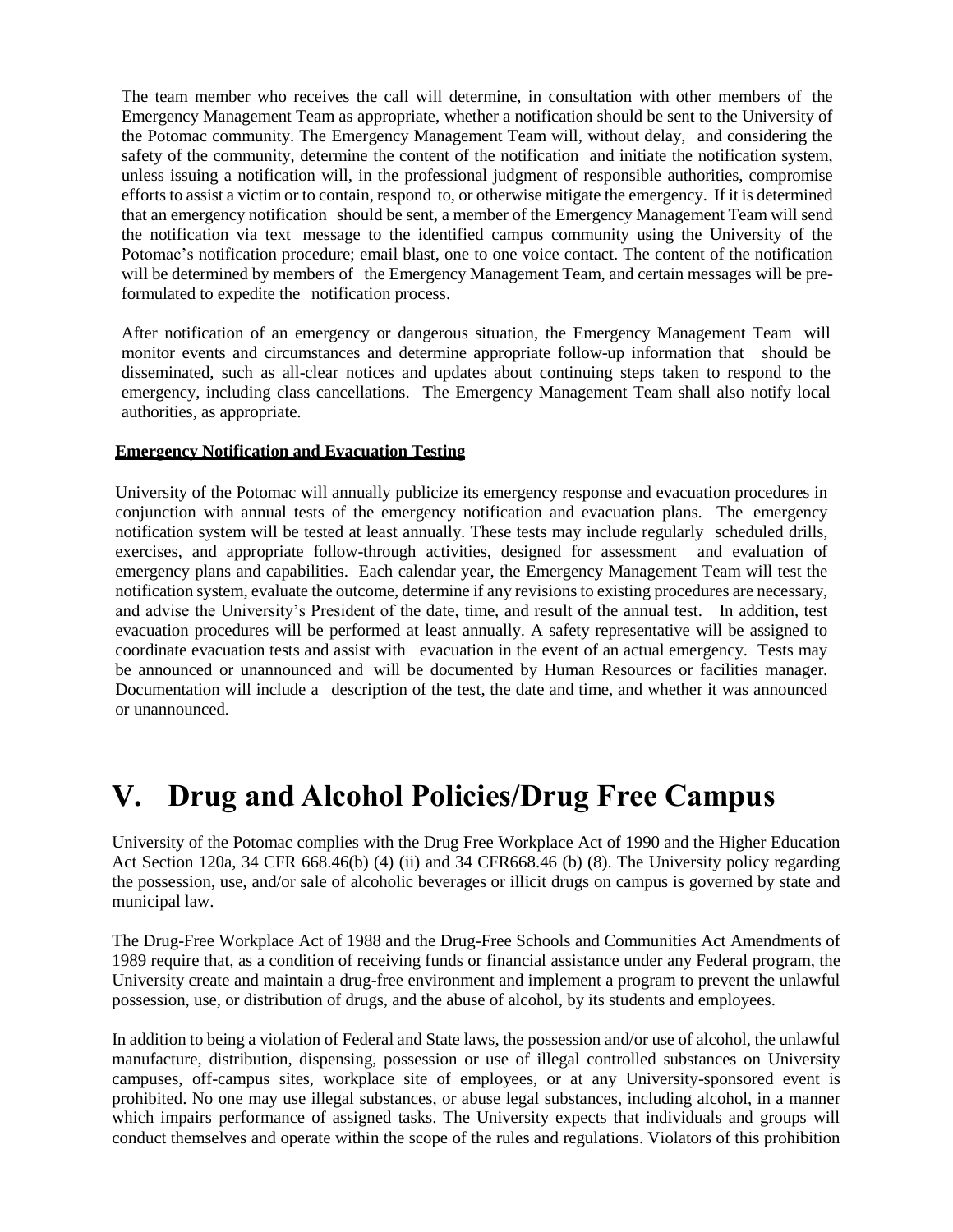are subject to criminal prosecution and/or disciplinary action, including reprimand, probation, suspension or expulsion, and/or termination of employment.

## **VI. Substance Abuse Education**

### **A. LOCAL, STATE & FEDERAL LEGAL SANCTIONS**

Violation of this policy can result in a disciplinary action, up to and including termination of an employee or dismissal of a student, even for a first-time offense.

There are numerous legal sanctions under local, State, and federal laws which can be used to punish violators. Penalties can range from suspension, revocation, and denial of a driver's license to 20-50 years' imprisonment at hard labor without benefit of parole. Property may be seized. Community service may be mandated.

Recent federal anti-drug laws affect several areas in everyone's lives. Students could lose eligibility for financial aid, could be denied other federal benefits such as Social Security, retirement, welfare, health, disability, and veterans' benefits. The Department of Housing and Urban Development, which provides funds to states and communities for public housing, now has the authority to evict residents and members of their household who are involved in drug-related crimes on or near the public housing premises. Businesses could lose federal contracts if the company does not promote a drug-free environment. Finally, a record of a felony or conviction in a drug-related crime may prevent a person from entering certain careers.

The laws of the State are adequate to protect the innocent, but stringent enough to ensure that persons involved with the illegal dealing of drugs or excessive use of alcohol can be adequately punished. For example, a small number of drugs found on a person may lead to an arrest that could require the person to make payment of all court costs as well as participate in mandatory community service. A person found with drugs with the intention to distribute could be imprisoned. A person found to be intoxicated while driving could be forced to pay court costs, lawyers' fees, participate in community service, receive an increase in the cost of automobile insurance or even lose their driver's license and end up in prison.

In addition to local and State authorities, the federal government has four agencies employing approximately 52,500 personnel engaged in fighting illicit drugs. These agencies are: The Drug Enforcement Agency, U.S. Customs Service, Federal Bureau of Investigation, and the U. S. Coast Guard.

Here are a few legal facts of which we should be aware. It is a crime to hold someone else's illegal drugs. It is a crime to sell fake illegal drugs. You can be arrested if you are in a house (or an institution) where people are using drugs, even though you are not. You can be charged with possessing dope even if it is not on you. You are considered to possess, under legal terms of "constructive possession," dope that is in your locker, purse, car, or house.

## **VII.Sexual Discrimination and Sexual Misconduct Policy**

#### **A. Purpose**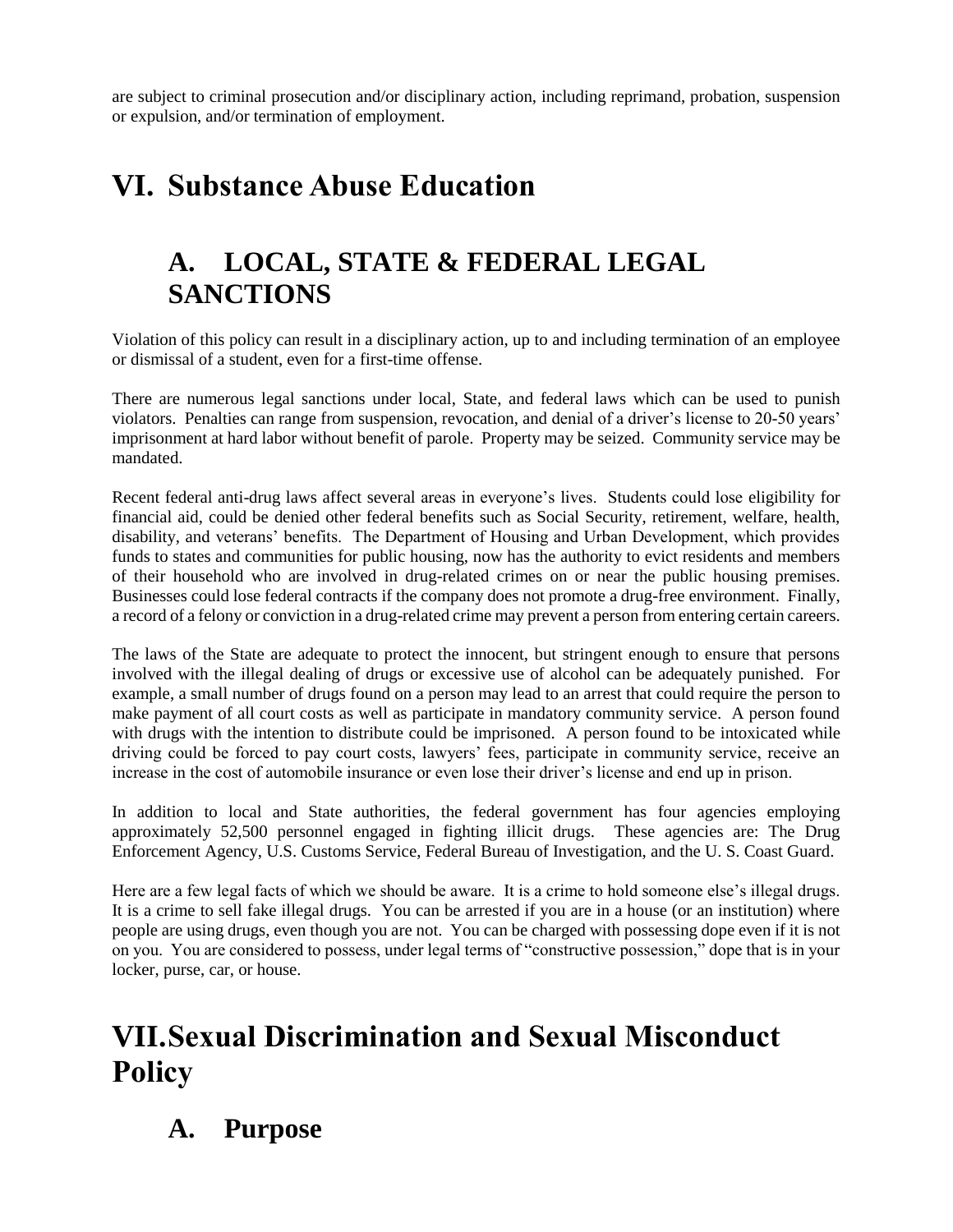University of the Potomac is committed to fostering an environment in which students, faculty, and staff learn and work in an atmosphere free of unlawful discrimination, which includes instances of harassment, exploitation, intimidation or violence. The University regards domestic violence, dating violence, sexual assault, sexual exploitation, sexual harassment, and stalking as serious offenses that may result in suspension, expulsion, or termination of employment. Any such conduct shall be considered a violation of this policy. This policy applies to all students, faculty, and staff, regardless of sexual orientation or gender identity, as well as to third parties. Each University campus has personal safety and sexual assault prevention programs in place and follows established procedures for reporting violations of University policy and state/federal law, including contacting local law enforcement personnel and assisting alleged victims. This policy also applies to off-campus conduct if the conduct occurs in the context of an education program or setting or had a continuing effect on a University location (campus or corporate facility). Neither the University nor any officer, faculty member, staff member, or agent of the University shall retaliate, intimidate, threaten, coerce, or otherwise discriminate against any individual for exercising their rights or responsibilities under Title IX of the Education Amendments of 1972 or the Campus Sexual Violence Elimination (SAVE) Act. The University will take strong responsive action against any retaliation. The University encourages victims to report offenses to campus security, the Title IX Coordinator and to exercise their rights, if desired.

### **B. Jurisdiction**

This policy applies to sexual or gender-based harassment that is committed by students, faculty, staff, University appointees, or third parties, whenever the misconduct occurs: 1) On University property; or 2) Off University property, if: a) the conduct was in connection with a University or University-recognized program or activity; or b) the conduct may have the effect of creating a hostile environment for a member of the University community.

If the Title IX Coordinator determines that there is no jurisdiction, the Title IX Coordinator will offer to assist the Complainant and, as appropriate, the Respondent, in finding appropriate campus and off-campus resources for addressing the issue of concern.

## **C. Definitions of Terms in this Policy**

"Advisor" means any individual who provides the Complainant or the Respondent with support, guidance, or advice. "Complaint" is an allegation of sexual harassment, gender-based harassment or sexual violence made under this policy.

"Complainant" refers to the individual who alleges that she/he has been the subject of sexual harassment, gender-based harassment or sexual violence, and can be a University student, employee (including all fulltime and part-time faculty and staff), or visitor. Under this policy, the alleged incident(s) may have been brought to the University's attention by someone other than the Complainant.

"Consent" is informed, freely given, and mutually understood. Consent requires an affirmative act or statement by each participant. Silence or failure to resist does not, in and of itself, demonstrate consent. Consent can be withdrawn at any time. Past consent to sexual activity between individuals does not constitute consent to subsequent sexual activity between those individuals, and consent to one form of sexual activity does not necessarily imply consent to other forms of sexual activity. If coercion, intimidation, threats and/or physical force are used, there is no consent. If a person is under the legal age of consent, or mentally or physically incapacitated or impaired so that the person cannot understand the fact, nature or extent of the sexual situation, there is no consent; this includes conditions due to alcohol or drug consumption or being asleep or unconscious. Whether one has taken advantage of a position of influence over another may be a factor in determining consent. The definition of consent does not vary based upon a participant's sex, sexual orientation, gender identity or gender expression.

"Dating Violence" means a felony or misdemeanor crime of violence committed— (i) By a current or former spouse or intimate partner of the victim;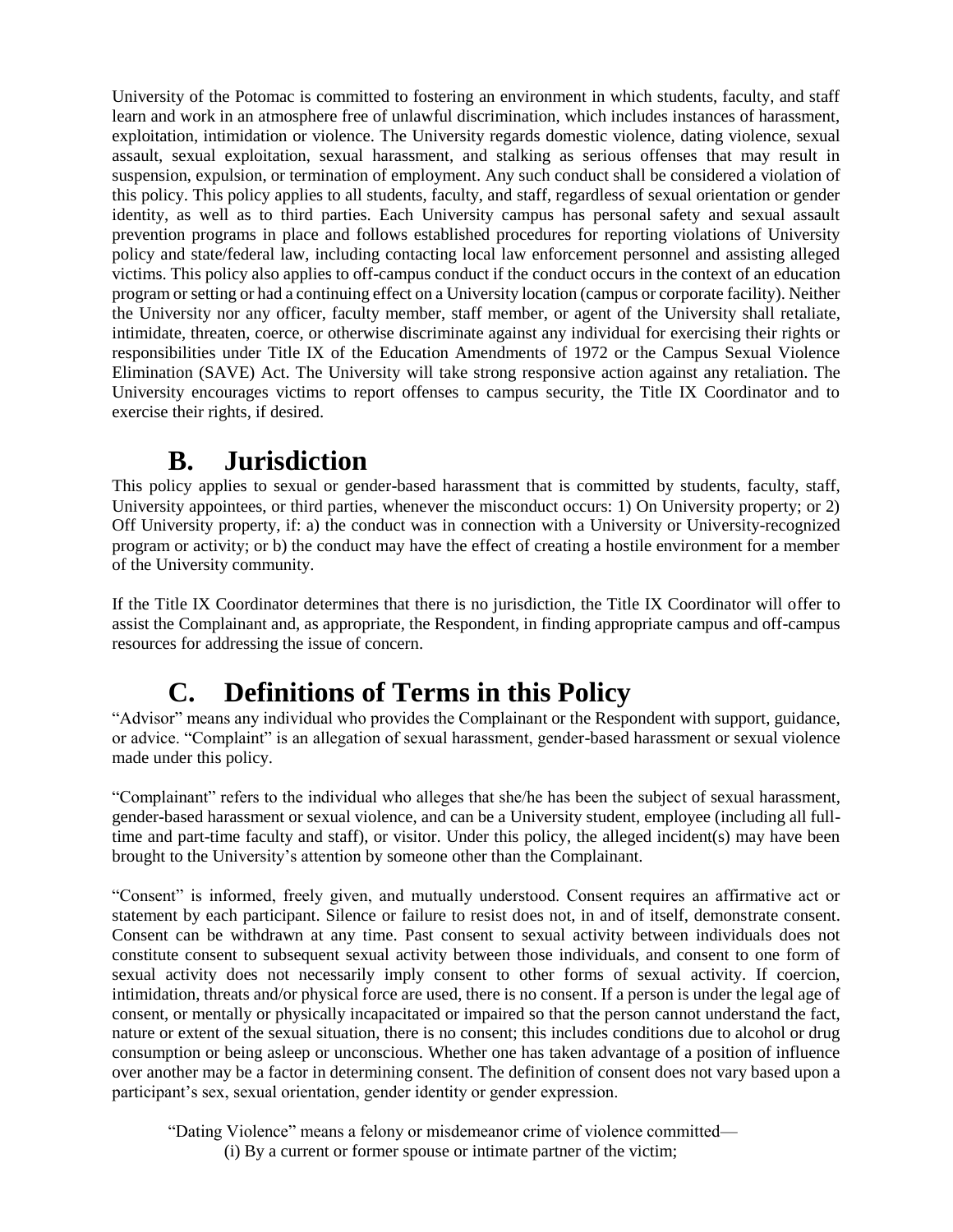(ii) By a person with whom the victim shares a child in common;

(iii) By a person who is cohabitating with, or has cohabitated with, the victim as a spouse or intimate partner;

(iv) By a person similarly situated to a spouse of the victim under the domestic or family violence laws of the jurisdiction in which the crime of violence occurred, or

(v) By any other person against an adult or youth victim who is protected from that person's acts under the domestic or family violence laws of the jurisdiction in which the crime of violence occurred.

"Domestic Violence" includes asserted violent misdemeanor and felony offenses committed by the victim's current or former spouse, current or former cohabitant, person with whom the victim shares a child in common, person similarly situated to a spouse of the victim under domestic or family violence law, or anyone else against whom an adult or youth victim is protected under domestic or family violence law.

"Fondling" means the touching of the private body parts of another person for the purpose of sexual gratification, without the consent of the victim, including instances where the victim is incapable of giving consent because of his/her age or because of his/her temporary or permanent mental incapacity.

"Gender-based harassment" is unwelcome conduct of a nonsexual nature based on an individual's actual or perceived sex, including conduct based on gender identity, gender expression, and nonconformity with gender stereotypes that is sufficiently serious that it alters the conditions of, or has the effect of substantially interfering with an individual's educational or work experience by creating an intimidating, hostile, or offensive environment (hostile environment). The effect will be evaluated based on the perspective of a reasonable person in the position of the Complainant. An example of gender-based harassment would be persistent mocking or disparagement of a person based on a perceived lack of stereotypical masculinity or femininity.

"Hostile environment" is an unwelcoming and unprofessional environment which is created when a person experiences unwelcome conduct related to that person's sex, pregnancy status, gender identity, gender expression, or sexual orientation, 1) that is sufficiently serious (i.e., severe, pervasive, or persistent) and objectively offensive so as to deny or limit a person's ability to participate in or benefit from the University's programs, services, opportunities, or activities ; or 2) when such conduct has the purpose or effect of unreasonably interfering with an individual's employment.

A hostile environment can be created by anyone involved in a University program or activity (e.g., administrators, faculty members, students, and even guests). Mere offensiveness is not enough to create a hostile environment. Although repeated incidents increase the likelihood that harassment has created a hostile environment, a serious incident, such as a sexual assault, even if isolated, can be enough. In determining whether harassment has created a hostile environment, consideration will be made not only as to whether the conduct was unwelcomed to the person who feels harassed, but also whether a reasonable person in a similar situation would have perceived the conduct as objectively offensive. Also, the following factors will be considered: 1) the degree to which the conduct affected one or more students' education or individual's employment; 2) the nature, scope, frequency, duration, and location of incident or incidents; 3) the identity, number, and relationships of persons involved; and 4) the nature of higher education.

"Incapacitation" means any physical state when a person lacks capacity to give consent (e.g., when a person is asleep or unconscious, when a person lacks capacity to give consent due to the use of drugs or alcohol, or when an intellectual or other disability prevents the person from having the capacity to give consent).

"Incest" means sexual intercourse between persons who are related to each other within the degrees wherein marriage is prohibited by law.

"Intimidation" means to coerce by threat or to make timid or fearful.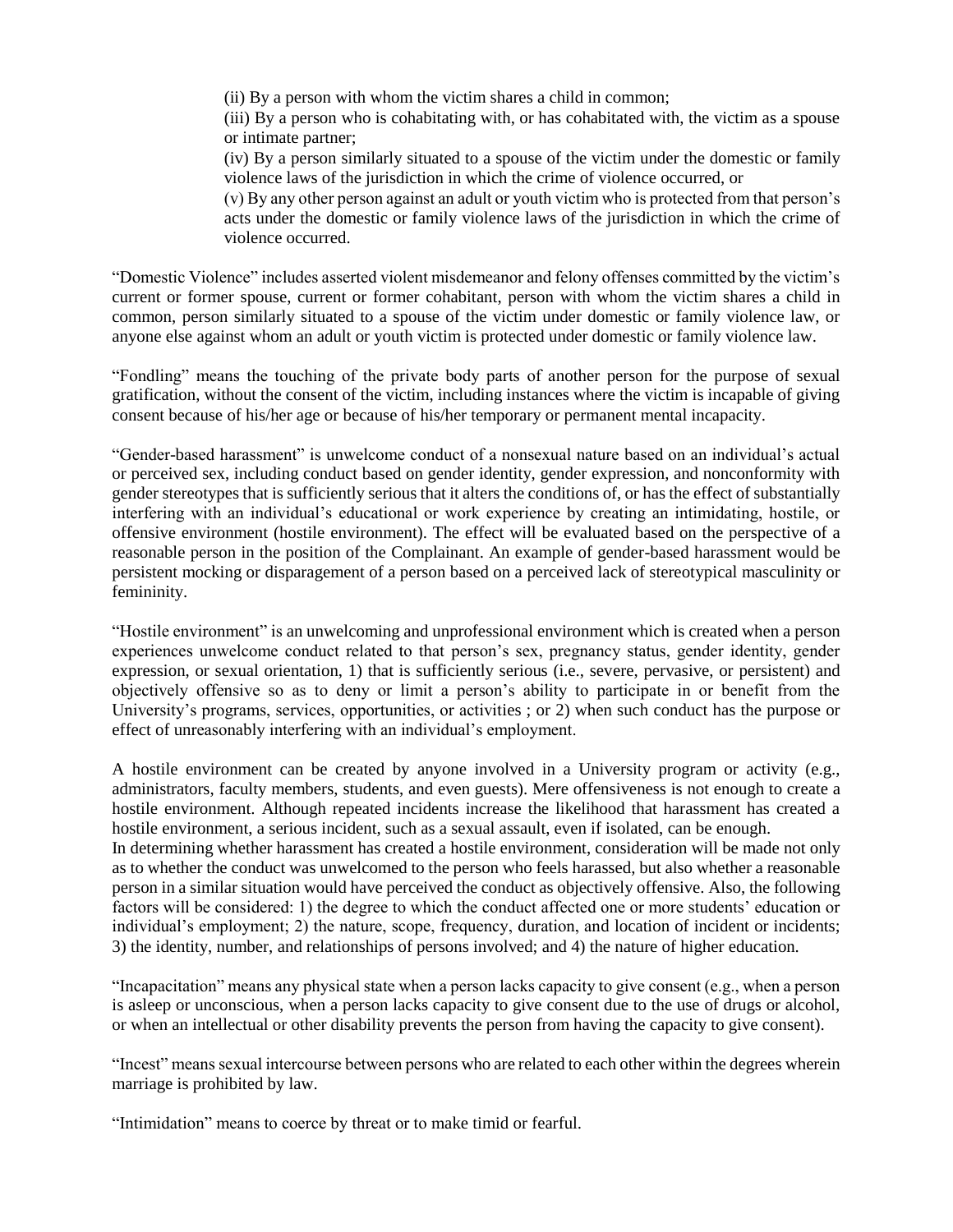"Quid pro quo" behavior involves express or implied demands for sexual favors in exchange for some benefit (a promotion, a raise, a good grade or recommendation) or to avoid some detriment (termination, demotion, a failing grade, denial of a fellowship) in the workplace or in the classroom. By definition, it can only be perpetrated by someone in a position of power over another. One instance of "quid pro quo harassment" violates this policy.

Quid pro quo harassment may be a direct solicitation ("sleep with me or else...") or take more oblique forms of sexual propositions or dating invitations ("let's discuss your homework over a glass of wine at my house,"). The person in the position of power (supervisor, faculty member, etc.) does not have to make good on his or her demands or insinuations to have engaged in quid pro quo behavior for the purposes of this policy.

"Rape" means the penetration, no matter how slight, of the vagina or anus with any body part or object, or oral penetration by a sex organ of another person, without the consent of the victim.

"Respondent" refers to the individual who is alleged to have committed sexual harassment, gender-based harassment or sexual violence against a University student, employee, or visitor.

"Retaliation" is adverse treatment of an individual as a result of that individual's reporting sexual harassment, gender-based harassment or sexual violence, assisting someone with a report of sexual harassment, gender-based harassment or sexual violence, or participating in any manner in an investigation or resolution of a sexual harassment, gender-based harassment or sexual violence report. Adverse treatment includes threats, intimidation and reprisals by either a Complainant or Respondent or by others such as friends or relatives of either a Complainant or Respondent.

"Sexual assault" is any form of sexual contact (i.e., any touching of the sexual or other intimate parts of a person for the purpose of gratifying sexual desire of either party) that occurs without consent and/or using force, threat of force, intimidation, or coercion. Any conduct that meets the definition of rape, fondling, incest or statutory rape constitutes a sexual assault.

"Sexual exploitation" means any actual or attempted abuse of a position of vulnerability, differential power, or trust, for sexual purposes, including, but not limited to, profiting monetarily, socially or politically from the sexual exploitation of another.

"Sexual harassment" is unwelcome conduct of a sexual nature, including but not limited to unwelcome sexual advances, requests for sexual favors, and other verbal, nonverbal, graphic and electronic communications or physical conduct of a sexual nature. The following is a non-exhaustive list of some of the types of conduct that might constitute sexual harassment depending on the totality of the circumstances:

(i) Inappropriate or unwelcome physical contact or suggestive body language, such as touching, groping, patting, pinching, hugging, kissing, or brushing against an individual's body;

(ii) Verbal abuse or offensive comments of a sexual nature, including sexual slurs, persistent or pervasive sexually explicit statements, questions, jokes or anecdotes, degrading words regarding sexuality or gender, suggestive or obscene letters, notes, or invitations;

(iii) Visual displays or distribution of sexually explicit drawings, pictures, or written materials; or

(iv) Undue and unwanted attention, such as repeated inappropriate flirting, staring, or making sexually suggestive gestures. For purposes of this policy, sexual harassment also includes acts that violate an individual's right to privacy in connection with her/his body and/or sexual activity such as:

(v) Recording images (e.g. video, photograph) or audio of another person's sexual activity, intimate body parts, or nakedness without that person's consent;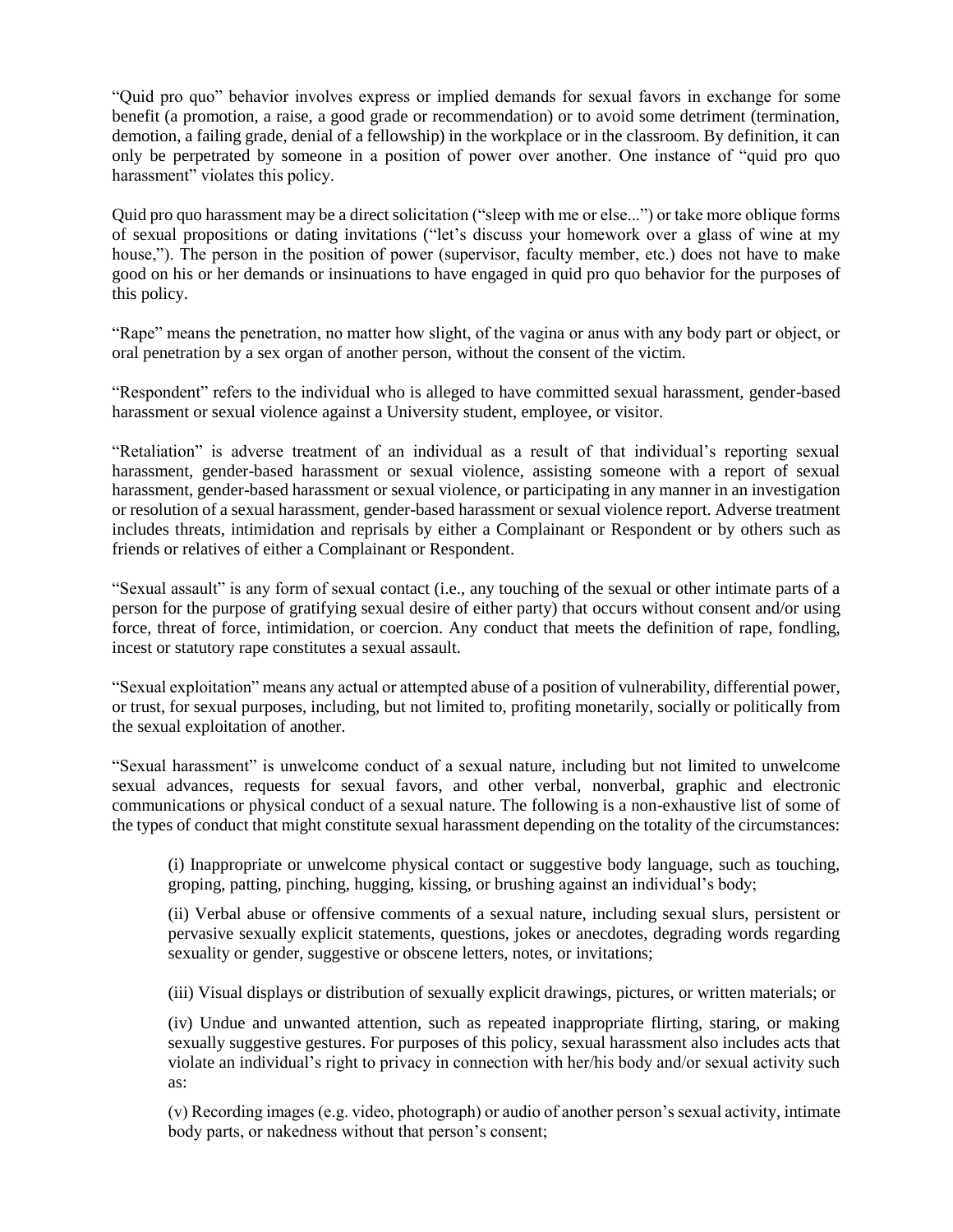(vi) Disseminating images (e.g. video, photograph) or audio of another person's sexual activity, intimate body parts, or nakedness, if the individual distributing the images or audio knows or should have known that the person depicted in the images or audio did not consent to such disclosure;

(vii) Viewing another person's sexual activity, intimate body parts, or nakedness in a place where that person would have a reasonable expectation of privacy, without that person's consent.

"Sexual violence" is an umbrella term that includes: sexual assault, dating violence, and domestic partner violence. Stalking, while not necessarily sexual in nature, can be a form of sexual violence depending upon the circumstances.

"Stalking" means engaging in a course of conduct directed at a specific person that would cause a reasonable person to—

- i) Fear for the person's safety or the safety of others; or
- (ii) Suffer substantial emotional distress.

For purposes of this definition, a course of conduct means two or more acts of stalking behavior. Stalking behavior includes but is not limited to: following a person; threatening a person; appearing uninvited at a person's home, work, or school; making unwanted phone calls; sending unwanted emails or text messages; leaving objects for a person; vandalizing a person's property; injuring a person's pet; and monitoring or placing a person under surveillance. Stalking behavior may be conducted directly or indirectly, through a third party, and may be conducted by any action, method, or device.

"Statutory Rape" means sexual intercourse with a person who is under the statutory age of consent.

"Unwelcome Conduct" is conduct that an individual did not request or invite and considers the conduct to be undesirable or offensive. Whether conduct is unwelcome is determined based on the totality of the circumstances, including various objective and subjective factors. The following types of information may be helpful in making that determination: statements by any witnesses to the alleged incident; information about the relative credibility of the parties and witnesses; the detail and consistency of each person's account; the absence of corroborating information where it should logically exist; information that the Respondent has been found to have harassed others; information that the Complainant has been found to have made false allegations against others; information about the Complainant's reaction or behavior after the alleged incident; and information about any actions the parties took immediately following the incident, including reporting the matter to others.

"Visitor" is an individual who is present at a University campus or unit but is not a student or an employee.

### **D. Prohibited Conduct**

This policy prohibits quid pro quo behavior, sexual harassment that creates a hostile environment, genderbased harassment that creates a hostile environment, sexual exploitation, and sexual violence against any University student, employee or visitor. In determining whether alleged conduct violates this policy, the University will consider the totality of the facts and circumstances involved in the incident, including the nature of the alleged conduct and the context in which it occurred. Any of the prohibited conduct defined in this policy can be committed by individuals of any gender, and it can occur between individuals of the same gender or different genders. It can occur between strangers or acquaintances, as well as people involved in intimate or sexual relationships.

The following examples, while not an exhaustive list, demonstrate conduct that may violate this policy: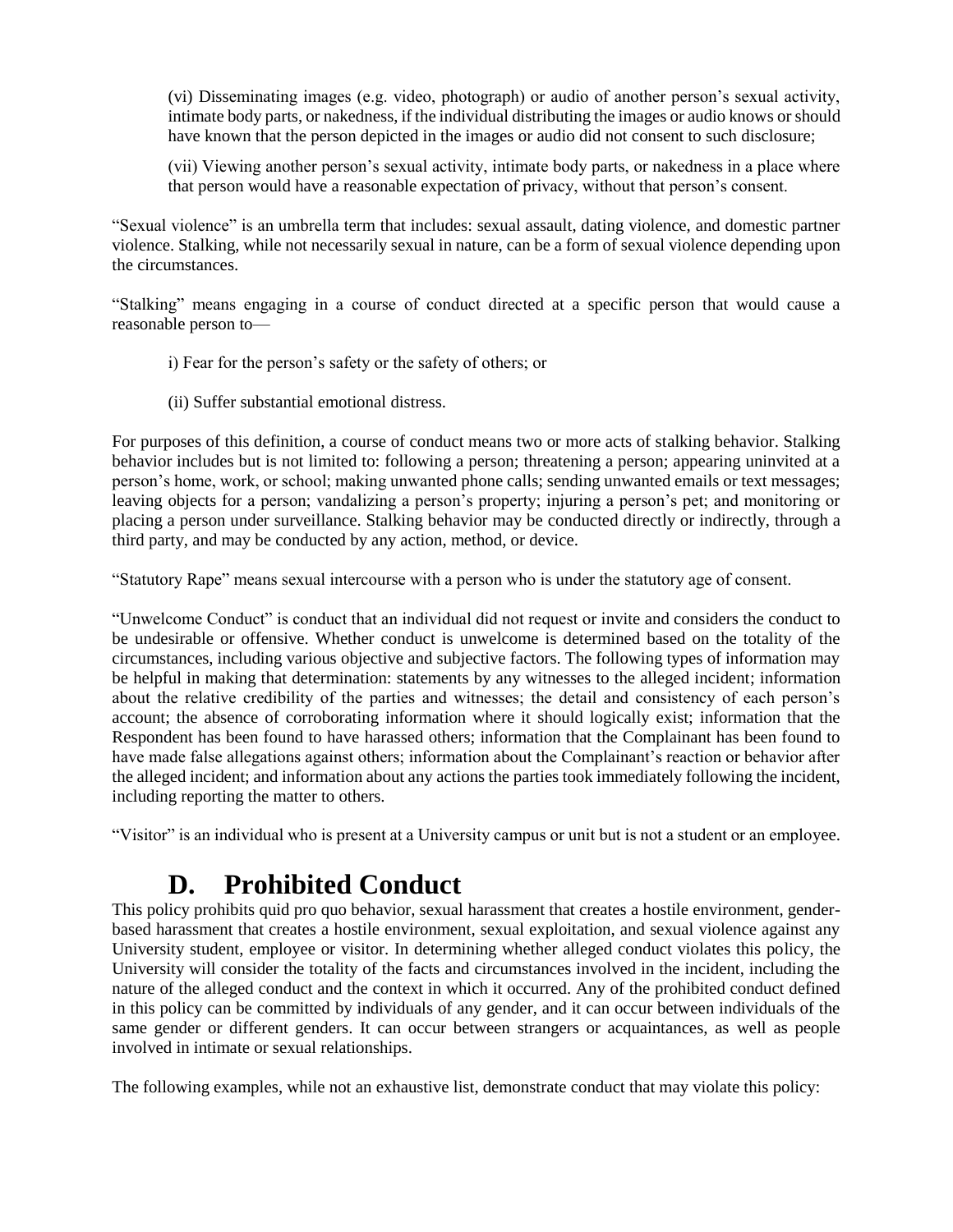- Observing, photographing, videotaping, or making other visual or auditory records of sexual activity or nudity, where there is a reasonable expectation of privacy, without the knowledge and consent of all parties
- Sharing visual or auditory records of sexual activity or nudity without the knowledge and consent of all recorded parties and recipient(s)
- Sexual advances, whether or not they involve physical touching
- Commenting about or inappropriately touching an individual's body
- Requests for sexual favors in exchange for actual or promised job benefits, such as favorable reviews, salary increases, promotions, increased benefits, or continued employment
- Lewd or sexually suggestive comments, jokes, innuendoes, or gestures
- **Stalking**

## **VIII. Title IX Coordinator**

#### **A. Duties**

The Title IX Coordinator is charged with coordinating and overseeing the University's centralized response to ensure compliance with Title IX of the Education Amendments of 1972, which prohibits sex discrimination, including sexual harassment, gender-based harassment and sexual violence, in education programs. The Title IX Coordinator communicates with all members of the University community regarding Title IX and provides information about how individuals may access their rights. The Title IX Coordinator shall keep all statistics related to Complaints filed under the policy and shall take efforts to analyze the data related to such Complaints

Where appropriate, the Title IX Coordinator will provide to both parties' information about options for obtaining medical and counseling services; information about making a criminal report, information about receiving advocacy services, information about other helpful campus and community resources. The Title IX Coordinator will offer to coordinate with other campus officials, when appropriate, to implement interim remedial measures such as no-contact orders, rearrangement of living arrangements, or academic accommodations.

The Title IX Coordinator will review applicable University policies to ensure institutional compliance with Title IX; monitor the University's administration of its own applicable policies, including record keeping, timeframes, and other procedural requirements; conduct training regarding Title IX, and prohibited conduct defined in this policy; and respond to any Complaint or report regarding conduct that violates this policy. In this capacity, the Title IX Coordinator oversees the investigation and resolution of such alleged misconduct, directs the provision of any remedial measures, and monitors the administration of any related appeal. The Title IX Coordinator may delegate responsibilities under this policy to designated administrators, who will be appropriately trained.

The University Title IX Coordinator shall take prompt and effective steps reasonably calculated to end any sexual harassment, gender-based harassment or sexual violence, including: (i) taking interim measures; (ii) preventing retaliation; (iii) providing the Complainant and the Respondent with periodic status updates of the investigation and notice of outcome of the investigation; (iv) informing the Complainant of her/his right to file a criminal Complaint; (v) coordinating with law enforcement agencies, as appropriate, after consultation with Public Safety; (vi) maintaining all documents of the investigation; and (vii) drafting a report of findings, which is to be submitted to the University President.

### **B. Responsibility to Investigate**

In order to protect the safety of the campus community, the Title IX Coordinator may investigate allegations of violations of this policy even absent the filing of a formal Complaint or report, or if a Complaint or report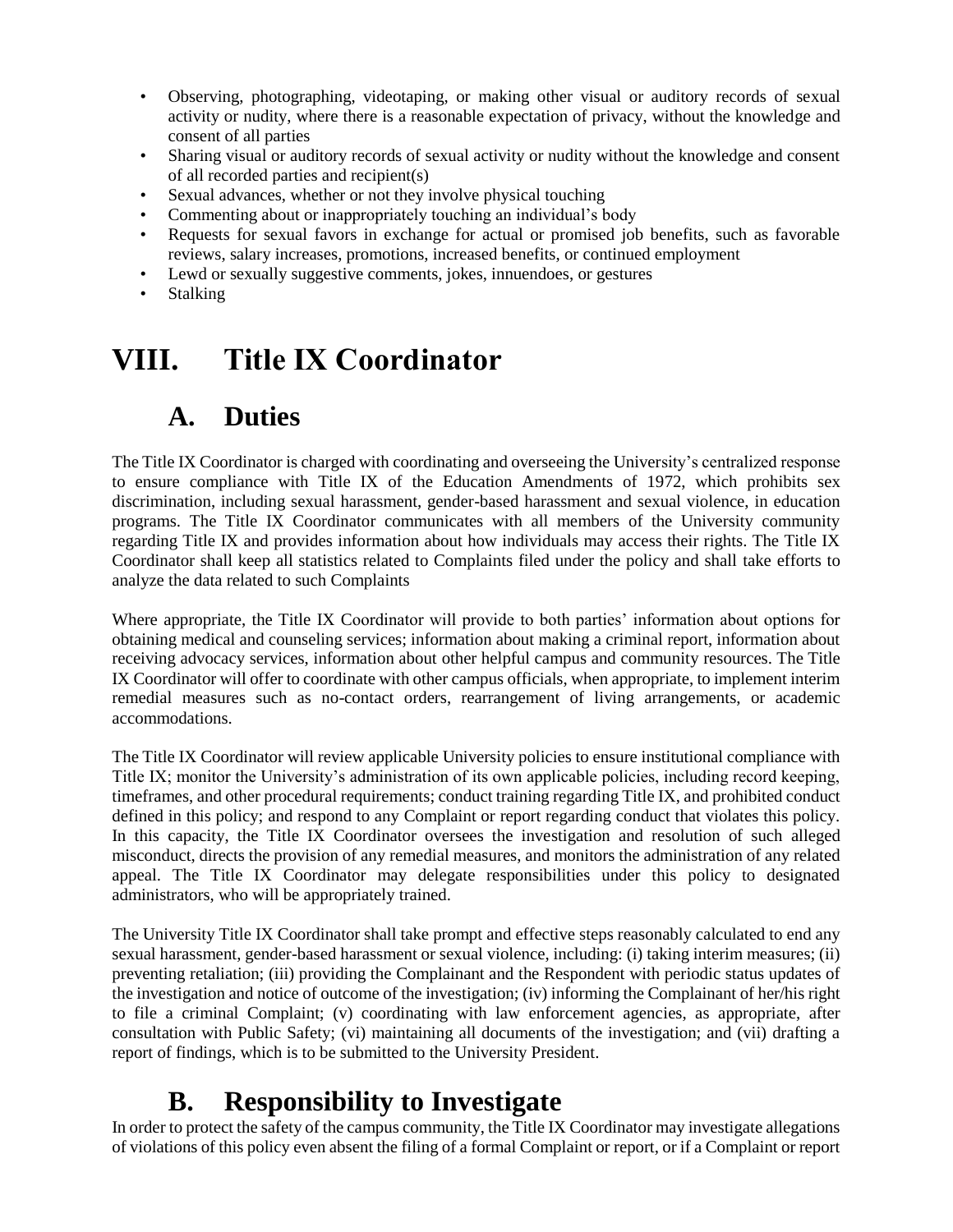has been withdrawn. The Title IX Coordinator may need to proceed with an investigation even if a Complainant specifically requests that the matter not be pursued. In such a circumstance, the Title IX Coordinator will consider the Complainant's articulated concerns, the best interests of the campus community, the age of the Complainant, fairness to all individuals involved, and the University's obligations under Title IX.

Proceedings under this policy may be carried out prior to, simultaneously with, or following civil or criminal proceedings off campus. Neither a decision by law enforcement regarding prosecution nor the outcome of any criminal proceeding will be considered determinative of whether a violation of this policy has occurred. Complainants have a right to proceed simultaneously with a criminal investigation and a Title IX investigation, and the institution may defer its investigation for a limited time for fact gathering but then will promptly resume its investigation.

#### **C. Anonymous and Third-Party Reporting**

The Title IX Coordinator accepts anonymous and third-party reports of conduct alleged to violate this policy and will follow up on such reports. The individual making the report is encouraged to provide as much detailed information as possible to allow the Title IX Coordinator to investigate and respond as appropriate. The Title IX Coordinator may be limited in the ability to investigate an anonymous report unless enough information is furnished to enable the Title IX Coordinator to conduct a meaningful and fair investigation.

## **IX. Grievance Procedures**

The University will take prompt and appropriate action to: (1) thoroughly, promptly, and impartially investigate Complaints; and (2) prevent, correct and, if necessary, discipline individuals who engage in behavior that violates this policy. The following procedures should be followed whenever a person believes that they have witnessed or been the subject of discrimination, harassment or retaliation based on sex or gender. These procedures also apply to students and employees in our online environment. If an individual feels they have been harassed in any way, the student should immediately contact the Title IX Coordinator. Students and employees should report the offending incident or conduct promptly. Timely reporting is vital to the University's ability to investigate Complaints and take appropriate action. Prompt reporting also discourages further misconduct. Students and employees are encouraged to report offensive conduct even if similar conduct was not reported in the past. The Title IX Coordinator has the discretion to consolidate multiple Complaints or reports into a single investigation if evidence relevant to one incident might be relevant to the others.

In reviewing a Complaint, the Title IX Coordinator determines whether there is a preponderance of the evidence to believe that an individual engaged in a violation of this policy. This means that individuals are presumed not to have engaged in alleged conduct unless a "preponderance of the evidence" supports a finding that the conduct has occurred. This "preponderance of the evidence" standard requires that the evidence supporting each finding be more convincing than the evidence in opposition to it.

The sexual history of the Complainant and/or the Respondent will generally not be used in determining whether a violation of this policy has occurred. However, in certain circumstances, the sexual history between parties may have limited relevance. For example, if consent is at issue, the sexual history between the parties may be relevant to determining whether consent was sought and given during the incident in question, although it must be remembered that even in the context of a relationship, consent to one sexual act does not constitute consent to another sexual act, and consent on one occasion does not constitute consent on a subsequent occasion. In addition, under very limited circumstances, sexual history may be relevant to explain injury, to provide proof of a pattern, or for another specific question raised by an allegation.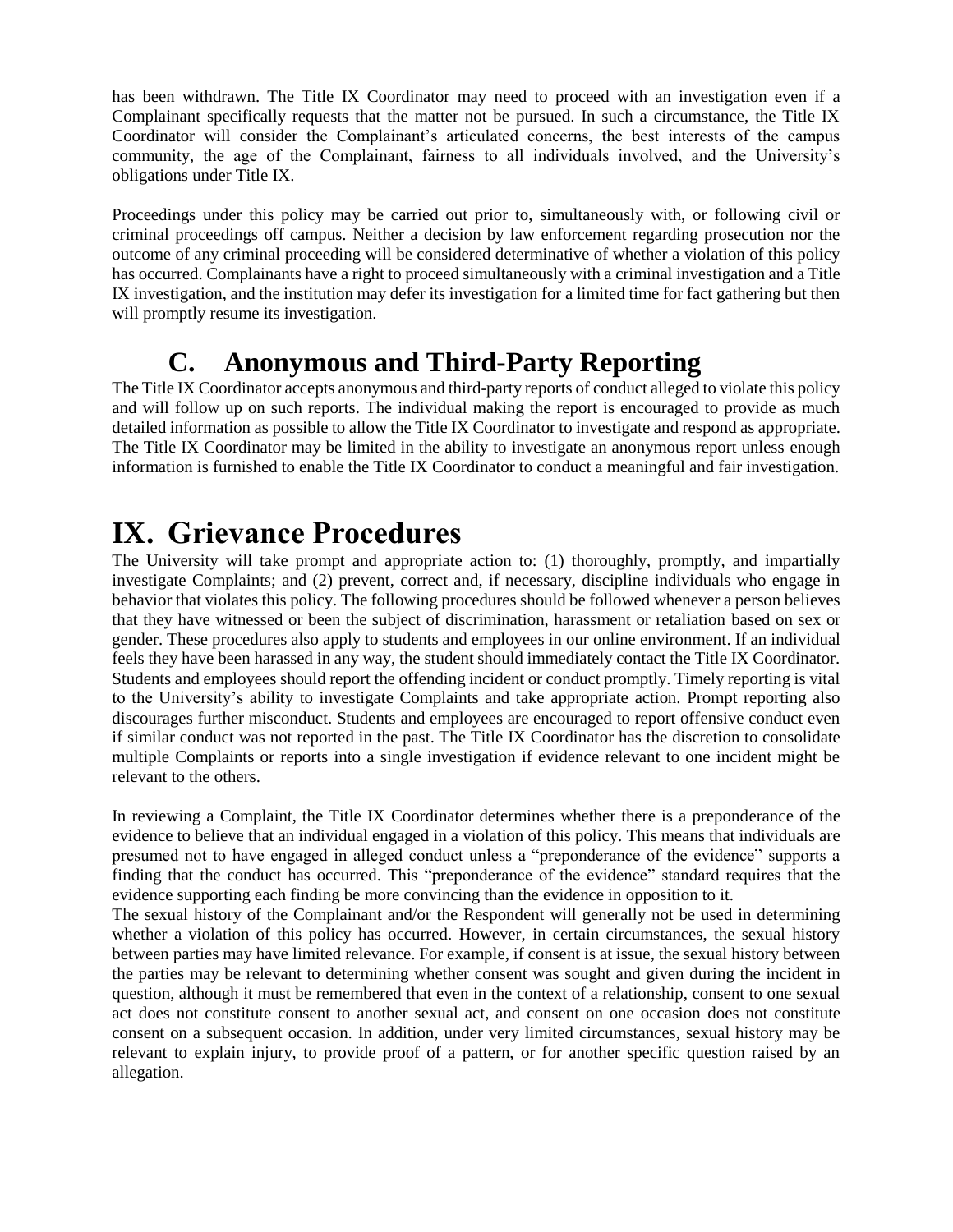# **X. University Complaints and Reporting**

The University strives to provide a prompt, fair, and impartial process from the initial investigation to the result. The University encourages members of the campus community to identify potential violations of this policy so we may create the welcoming atmosphere necessary for you to work and learn. The reporting and grievance process shall be conducted by officials who, at a minimum, receive annual training on the issues related to dating violence, domestic violence, sexual assault, and stalking and on how to conduct an investigation and hearing process that protects the safety of victims and promotes accountability. The University also provides the Complainant and the Respondent with the same opportunities to have others present during any institutional disciplinary proceeding, including the opportunity to be accompanied to any related meeting or proceeding by the advisor of their choice. The University does, however, reserve the right to establish restrictions (applicable to both the Complainant and the Respondent) regarding the extent to which the advisor may participate in the proceedings. Nonetheless, the University will not limit the choice of advisor or presence for either the Complainant or the Respondent.

Complaints and third-party reports of discrimination should be made to the Title IX Coordinator. The Title IX Coordinator is trained to help you find the resources you might need, to explain all reporting options, and to respond appropriately to conduct of concern. All instances of retaliation should be reported and will be addressed in the same manner. The Title IX Coordinator coordinates and tracks all Complaints and reports under this procedure. The contact information for the Title IX Coordinator is listed below.

> Student Retention and Services Title IX Relations 1401 H Street, NW Washington, DC 20005 (202) 274-2300 [studentservices@potomac.edu](mailto:studentservices@potomac.edu)

A person wishing to file a Complaint should submit a written statement to the Title IX Coordinator. The Complaint should specify: 1) the name of the individual(s) against whom the Complaint is made; 2) the nature of the alleged offense; 3) the specifics of the offending incident(s) with precise details (what happened, who was present, when, where, any reasons why they believe the action was taken); 4) the names of any witnesses to the events; and 5) the date and signature of the person making the Complaint. It is recommended that as much information as possible be provided regarding the offending incident or conduct.

## **A. Criminal Reporting**

Please remember that if someone is in immediate danger or needs immediate medical attention, the first place to report is 911. Some forms of discrimination and harassment may also be crimes and criminal reports should be made to law enforcement, even if it is uncertain whether the conduct is a crime. Calling local law enforcement can help you: obtain emergency and nonemergency medical care; get immediate law enforcement response for your protection; understand how to provide assistance in a situation that may escalate to more severe criminal behavior; arrange a meeting with victim advocate services; find counseling and support; initiate a criminal investigation; and answer questions about the criminal process.

### **B. University Reporting**

The University encourages individuals who have experienced sexual harassment, gender-based harassment or sexual violence (referred to in this policy as "Complainants") to report the incident(s) to campus authorities, even if they have reported the incident to outside law enforcement, and regardless of whether the incident took place on or off-campus. Such reporting will enable Complainants to get the support they need and provide the University with the information it needs to take appropriate action. Individuals should be aware that there are employees at their University whom they can speak with on a strictly confidential basis before determining whether to make a report to local law authorities. All information in connection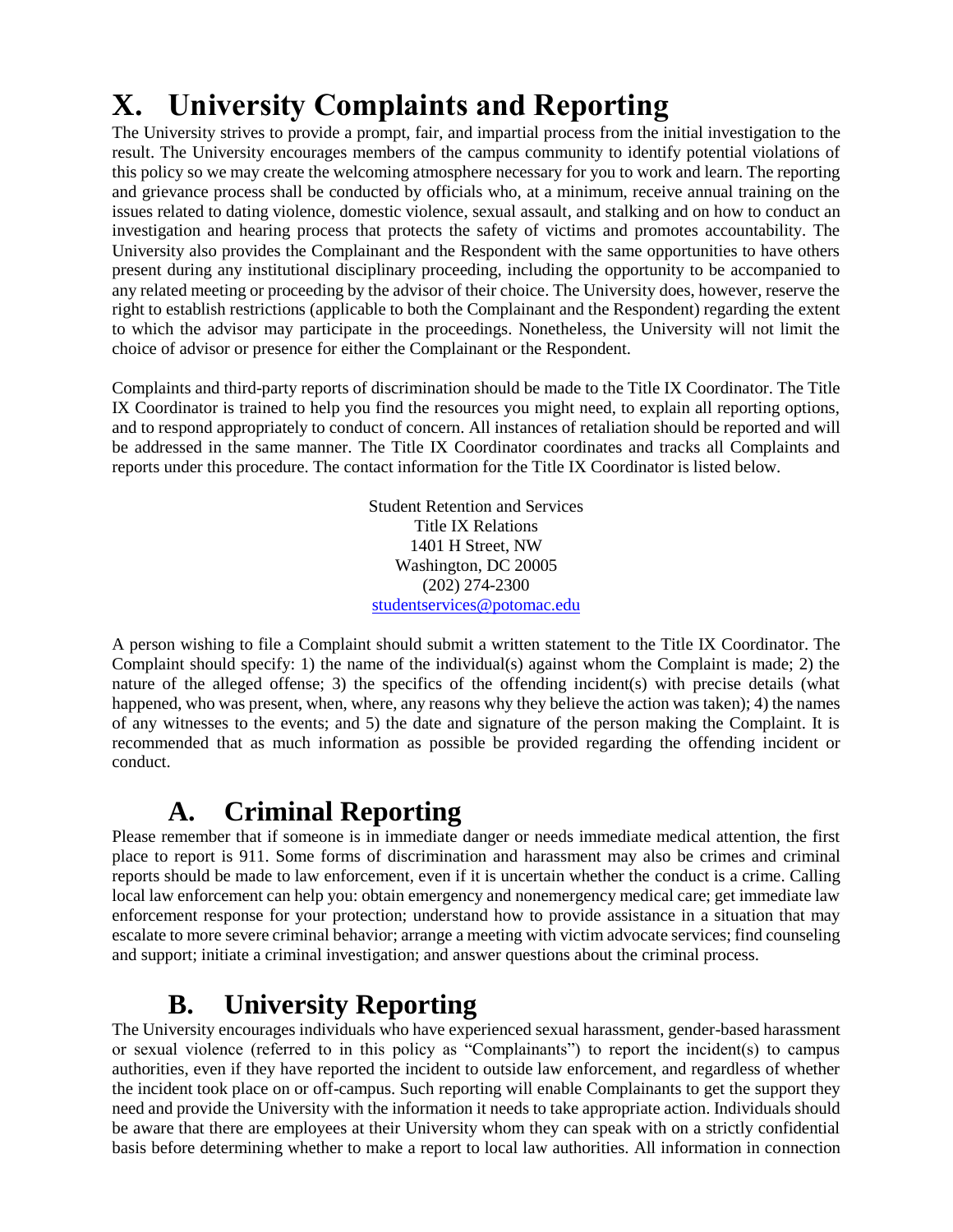with the Complaint, including the identities of the Complainant and the Respondent, will be kept as confidential as possible and will only be shared with those who have a legitimate need for the information.

## **C. Conflicts**

If there is a Complaint about the Title IX Coordinator or any staff member that is part of the Title IX Coordinator, or if the Title IX Coordinator has a Complaint, that Complaint should be filed with the President of the University. If the President agrees, the President will appoint another trained individual to take the place of the Title IX Coordinator for purposes of the Complaint. If the President is the Respondent, the investigation will be handled by the University Title IX Coordinator or her/his designee.

# **XI. Initial Assessment of Complaints**

The investigative process is initiated when the Title IX Coordinator receives a Complaint or report of a violation of this policy. The Title IX Coordinator will conduct an initial assessment. Following the initial assessment, the Title IX Coordinator may take any of the following actions:

- If the Title IX Coordinator determines that the Complaint, even if substantiated, would not rise to the level of a policy violation, the Title IX Coordinator may dismiss the Complaint.
- If the Title IX Coordinator determines that the Complaint is outside the scope of this policy, the Title IX Coordinator may refer the Complaint to another office for review.
- If the Title IX Coordinator determines that the Complaint or report would, if substantiated, constitute a violation or this policy, the Title IX Coordinator will determine appropriate interim measures and initiate an investigation.

## **XII.Interim/Protective Measures**

Upon receipt of a Complaint or report of a violation of this policy, the University will provide reasonable and appropriate interim/protective measures designed to preserve the Complainant's educational experience, the safety of all parties and the broader University community, maintain the integrity of the investigative and/or resolution process, and deter retaliation. The University may provide interim/protective measures regardless of whether the Complainant seeks formal disciplinary action. Interim/protective measures may include:

- Access to counseling services and assistance in arranging an initial appointment;
- Rescheduling of exams and assignments;
- Change in class schedule, including the ability to transfer course sections or withdraw from a course;
- Change in work schedule or job assignment;
- Providing medical services;
- Imposition of an on-campus "no contact order," an administrative remedy designed to curtail contact and communications between two or more individuals;
- Barring individuals from coming on campus for a period to time; and/or
- Any other remedy that can be used to achieve the goals of this policy.

Any interim measures will not disproportionately impact the Complainant. Requests for interim measures may be made by or on behalf of the Complainant to any University official, including the Title IX Coordinator. The Title IX Coordinator is responsible for ensuring the implementation of interim measures and coordinating the University's response with the appropriate offices on campus.

All individuals are encouraged to report concerns about the failure of another to abide by any restrictions imposed by an interim measure. The University will take immediate action to enforce a previously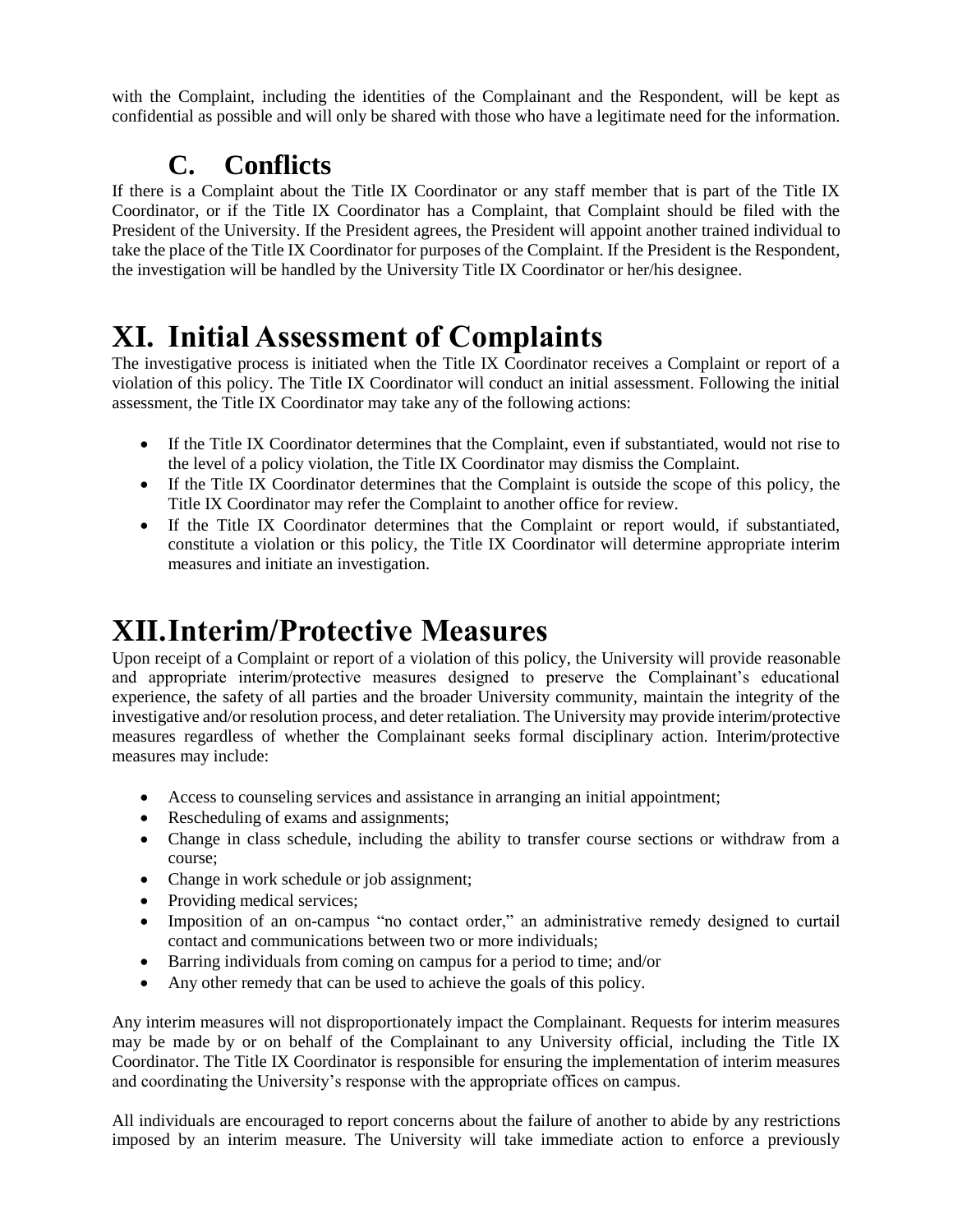implemented measure and disciplinary penalties can be imposed for failing to abide by a Universityimposed measure.

## **XIII. Resolution**

If a Complainant chooses to file a Complaint the Respondent shall, absent concerns about confidentially (as discussed in Section XVIII) be notified that a Complaint has been filed and of the allegations in the Complaint. The Title IX Coordinator must interview the Respondent and receive any statements and evidence (including a list of potential witnesses) the Respondent wishes to offer. Note, both the Complainant and Respondent may have an adviser present with them during any meetings with the Title IX Coordinator.

There are two avenues for resolution of an alleged policy violation: 1) informal resolution and 2) formal resolution. The Complainant has the option to proceed informally, when permissible. **In cases involving allegations of sexual assault or sexual exploitation, informal resolution is not appropriate, even if both the Complainant and Respondent indicate a preference for informal resolution**. The Title IX Coordinator is available to explain the informal and formal resolution procedures.

## **A. Informal Process and Resolution**

If the Complainant, the Respondent, and the Title IX Coordinator all agree that an informal resolution should be pursued, the Title IX Coordinator (or her/his designee) shall attempt to facilitate a resolution of the conflict that is agreeable to all parties. Under the informal process the Title IX Coordinator shall be required only to conduct such fact-finding as is useful to resolve the conflict and as is necessary to protect the interests of the parties, the University and the community. The official to whom the request is directed must determine whether informal resolution is appropriate considering the severity of the alleged harassment and the potential risk of a hostile environment for others in the community. Typically, an informal investigation will be completed within twenty (20) days of receipt of the Complaint. If it becomes necessary to extend the process, both parties will be notified of a revised expected resolution timeframe.

A Complainant or Respondent always has the option to request a formal investigation. The Title IX Coordinator also always has the discretion to initiate a formal investigation. If at any point during the informal process, the Complainant, the Respondent, or the Title IX Coordinator wishes to cease the informal process and to proceed through formal grievance procedures, the formal process outlined below will be invoked.

The informal resolution must adequately address the concerns of the Complainant, as well as the rights of the Respondent and the overall intent of the University to stop, remedy and prevent violations of this policy. (Informal actions might include but are not limited to: providing training to a work unit; having an informal discussion with an individual whose conduct, if not stopped, could rise to the level of discrimination, or create a hostile environment; or having a confidential conversation with a supervisor or instructor). **The informal resolution process will not, however, be used in cases of sexual exploitation or sexual violence.**

### **B. Formal Investigation and Resolution**

Individuals are encouraged to report any alleged violation of this policy directly to the Title IX Coordinator. In order to do so, individuals may use the Complaint procedures as specified in Section VII or schedule an appointment with the Title IX Coordinator.

1. Investigation, Disciplinary, and Appeal Procedures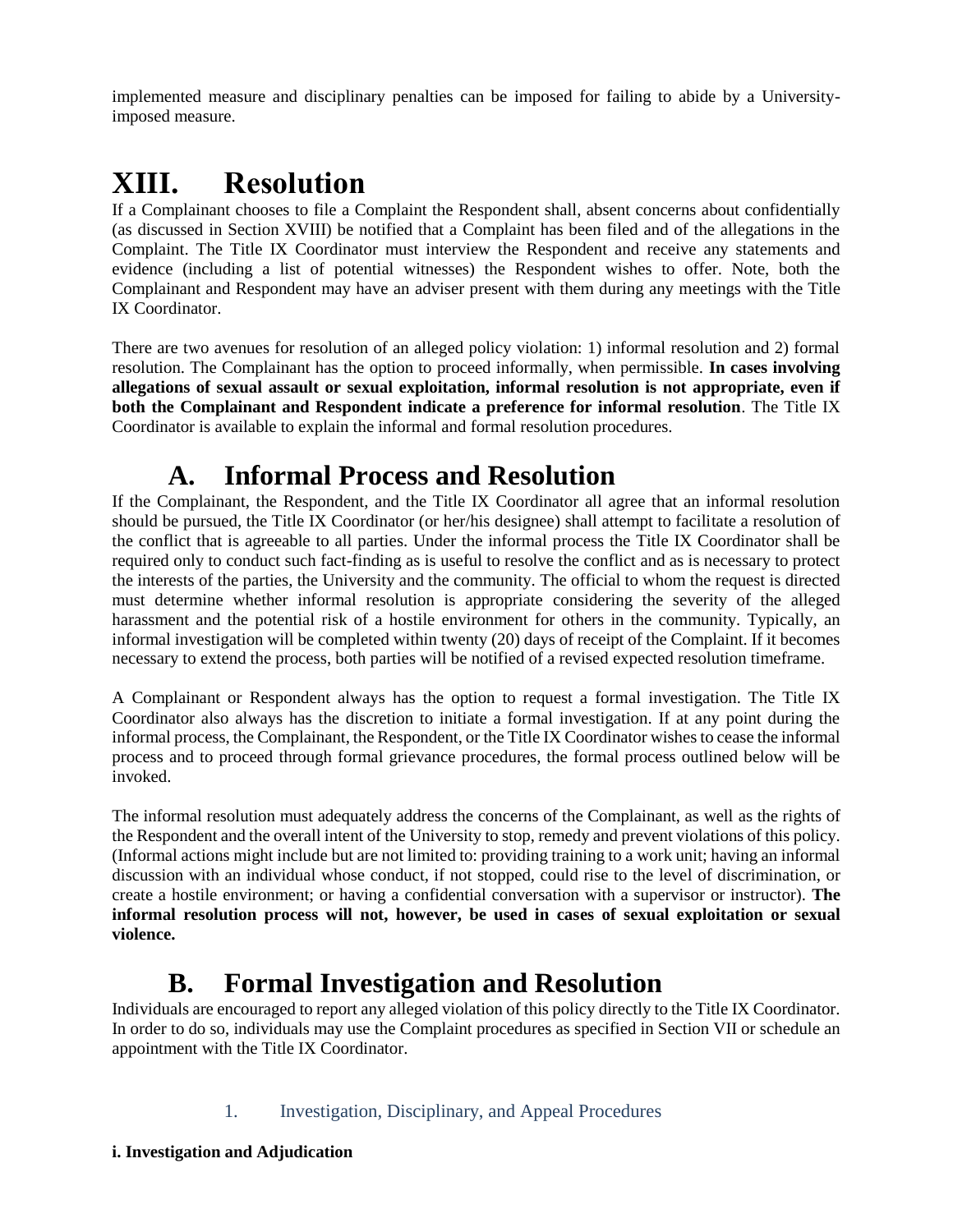When the Title IX Coordinator receives a Complaint or report alleging that a student violated this policy, the Title IX Coordinator will appoint a three-person investigative panel of administrators and/or outside investigators. The investigative panel will conduct an inquiry and determine, by a preponderance of the evidence, whether this policy was violated. All panelists will have training in investigating and evaluating conduct prohibited under the policy. The panelists will also be impartial and unbiased.

The Title IX Coordinator will provide to the panel the Complaint, any statements of the Complainant and the Respondent, and any evidence or witness lists provided by the parties. The panel will interview the parties to the Complaint separately. Each party may select an adviser of their choice who may accompany them to any meeting or related proceeding, but the adviser may not participate in the interview process. All three members of the panel will participate in interviews with the Complainant and the Respondent. The panel will interview witnesses as necessary and may, at its discretion, delegate witness interviews to one or two of the panelists. Witnesses may not bring advisers. In all meetings, at least one member of the panel will serve as note taker. At the conclusion of each interview, the panelists will review the notes with the interviewee.

The panel will prepare a case file of all interview summaries, witness statements, and other documents. The file, redacted of personally identifiable information as necessary, will be shared with the Complainant and the Respondent. The panel will describe in writing for the parties the charges that will be adjudicated.

After reviewing the file, each party will have an opportunity: (1) to meet again with the panel, (2) to respond in writing to the panel, and (3) to request the collection of other information by the panel, including the interviewing of additional witnesses. If any additional information is gathered, it will be shared with both parties and each will have the opportunity for further response. The panel will designate reasonably prompt time frames to ensure a timely completion of the process but also an adequate opportunity for both sides to respond thoroughly to the information gathered in the investigation.

Following the investigation, the panel will meet to determine, by a majority decision, whether the Respondent, based on the preponderance of evidence standard, violated University policy. The panel will prepare a report, which will include findings of fact, findings of responsibility, and the panel's rationale. All members of the panel must endorse the report as a record of their deliberations and rationale.

#### **ii. Penalties**

If a student is found responsible for violating University policy, the entire case file will be forwarded to the Provost and Chief Academic Officer, who will determine the penalty. Penalties will be determined based on the seriousness of the misconduct and the student's previous disciplinary history (if any). Remedial measures will be determined based on the need to afford the parties an educational environment free from discrimination under Title IX. The findings regarding fact and responsibility, as well as the decision regarding the penalty in cases where violations of University policy have occurred, will be conveyed to the parties at the same time in writing. The notification will include the parties' appeal rights.

If a student is found responsible for violating University policy, the Office of the Provost and Chief Academic Officer will record the penalty and retain records in accordance with protocols for all other disciplinary cases. In all cases, the case file will also be archived by the Title IX Coordinator.

#### **iii. Rights of Appeal**

Both parties, the Complainant and the Respondent, have equal rights to an impartial appeal. All appeals and appeal responses should be filed with the Title IX Coordinator. All appeals will be referred to appellate body composed of there of the following persons: President/CEO, the Chief Academic Officer, and the Dean of the college in which the student is enrolled. All members of the appellate body will have training regarding Title IX and prohibited conduct defined under this policy. The members of the appellate body will be impartial and unbiased. If any member of the appellate body cannot maintain impartiality, or is involved in the Complaint, that person shall be recused from the matter and the remaining members shall appoint an appropriately trained replacement.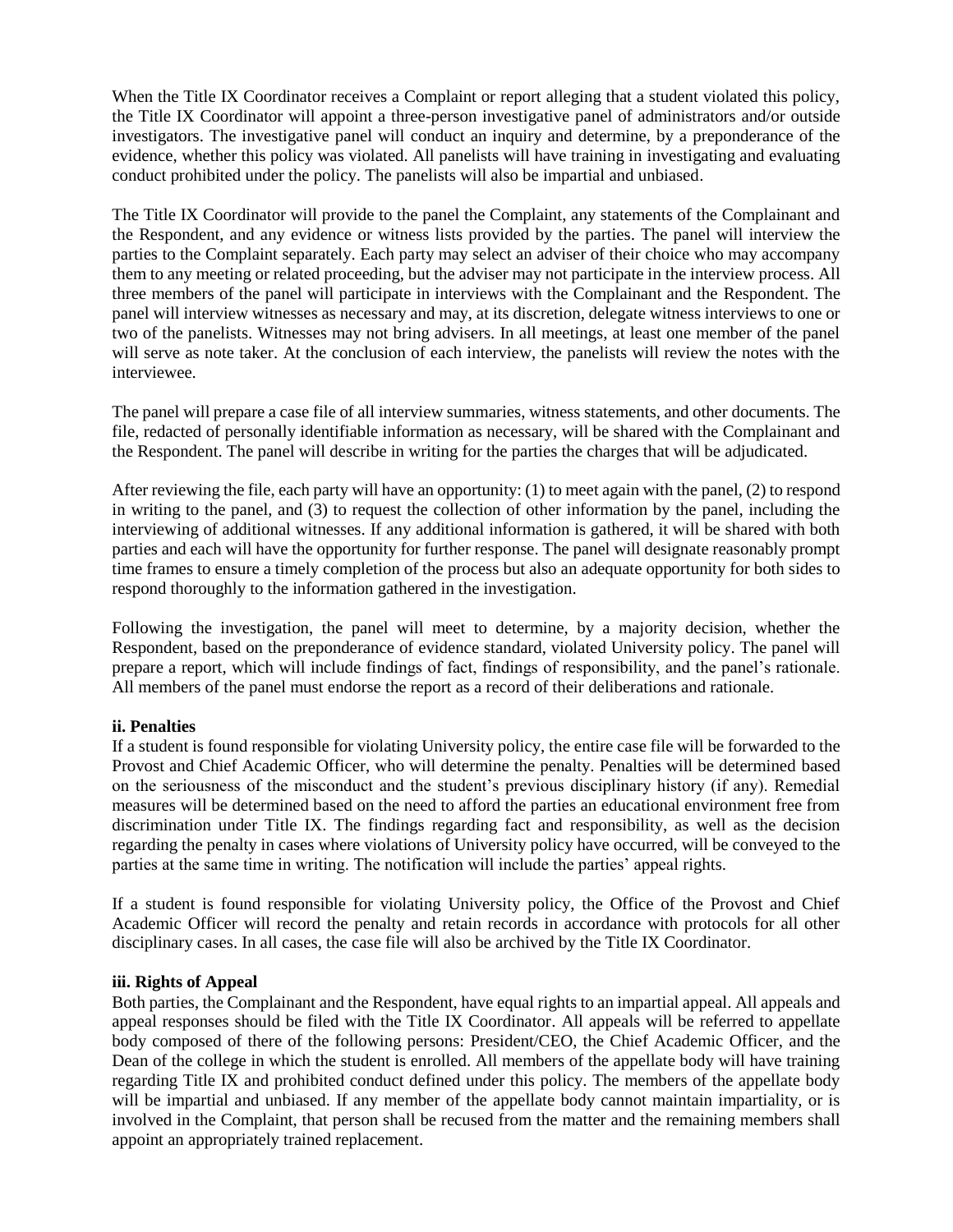A Complainant or Respondent may file a written appeal on the grounds that: (1) there is substantial relevant information that was not presented, and reasonably could not have been presented during the investigation; (2) the imposed penalty does not fall within the range of penalties imposed for similar misconduct, or (3) there was procedural unfairness during the disciplinary process.

The purpose of an appeal is not to initiate a review of substantive issues of fact or a new determination of whether a violation of University rules has occurred. The appellate body may decide to uphold the original decision of the panel and/or the deans; to alter the imposed penalty; or to return the case to the panel for additional proceedings or other action.

The deadline for filing an appeal is one week from the date the parties are notified of the decision. If either party files an appeal, the University will notify the other party in writing, provide that party with the appeal, and permit that party three (3) days to file a response. The University will also provide to the appealing party a copy of any response. The University will notify both parties will be notified simultaneously, and in writing, of the outcome of the appeal. Although the timing for final determinations on appeals may vary, it is expected that a decision on a typical appeal should take thirty (30) days from the date the Title IX Coordinator receives the response to the appeal (or the time for filing such response has lapsed).

#### **iv. Student Enrollment**

Pending action by the panel on the charges or pending an appeal, the Respondent may be permitted to attend classes, and make use of some or all University facilities, except for circumstances relating to the physical or emotional safety or well-being of a member (or members) of the University community, or the ability of the University to carry out its essential functions. Certain restrictions may be imposed by the deans on the Respondent in order to provide the Complainant with an educational environment free from discrimination under Title IX.

The Respondent should understand that if the decision of the panel proves adverse, and if an appeal proves unsuccessful, the penalty will normally be considered effective as of the date of the original decision.

For students, in cases adjudicated prior to the last day of classes, if the final decision is a separation from the University (i.e., suspension, suspension with conditions, or expulsion), the Respondent will normally not earn credit for the semester in which the infraction occurred. If the Respondent has successfully completed course requirements while awaiting the final disposition of the matter, obtaining credit for the semester will be at the discretion of the Provost and Chief Academic Officer. Pending an investigation and adjudication or the Respondent's decision about whether to appeal a separation from the University or the withholding of the degree, and/or while an appeal is in process, an administrative hold will be placed on the Respondent's University transcript. Should the Respondent decide not to appeal a separation or the withholding of the degree, or should an appeal not result in an alteration of the Provost and Chief Academic Officer's decision to dismiss the Respondent or withhold the degree, the registrar will record the fact of the penalty on the Respondent's transcript.

#### 2. Disciplinary Procedures Where One Party is a Member of the University Community and the Other Party is a Non-Member of the University Community

When a third party, (i.e., a non-member of our University community) is involved as a Complainant or a Respondent, the University will use disciplinary procedures that are generally consistent with the disciplinary procedures stated in sections  $X(A)$  through  $X(B)$ , appropriately modified based on the particular circumstances involved and taking into account privacy requirements and the like. In no case will a member of our community (i.e., current student, faculty member or staff member) be afforded lesser rights or lesser opportunities to participate in the disciplinary proceeding than the non-member of the University community.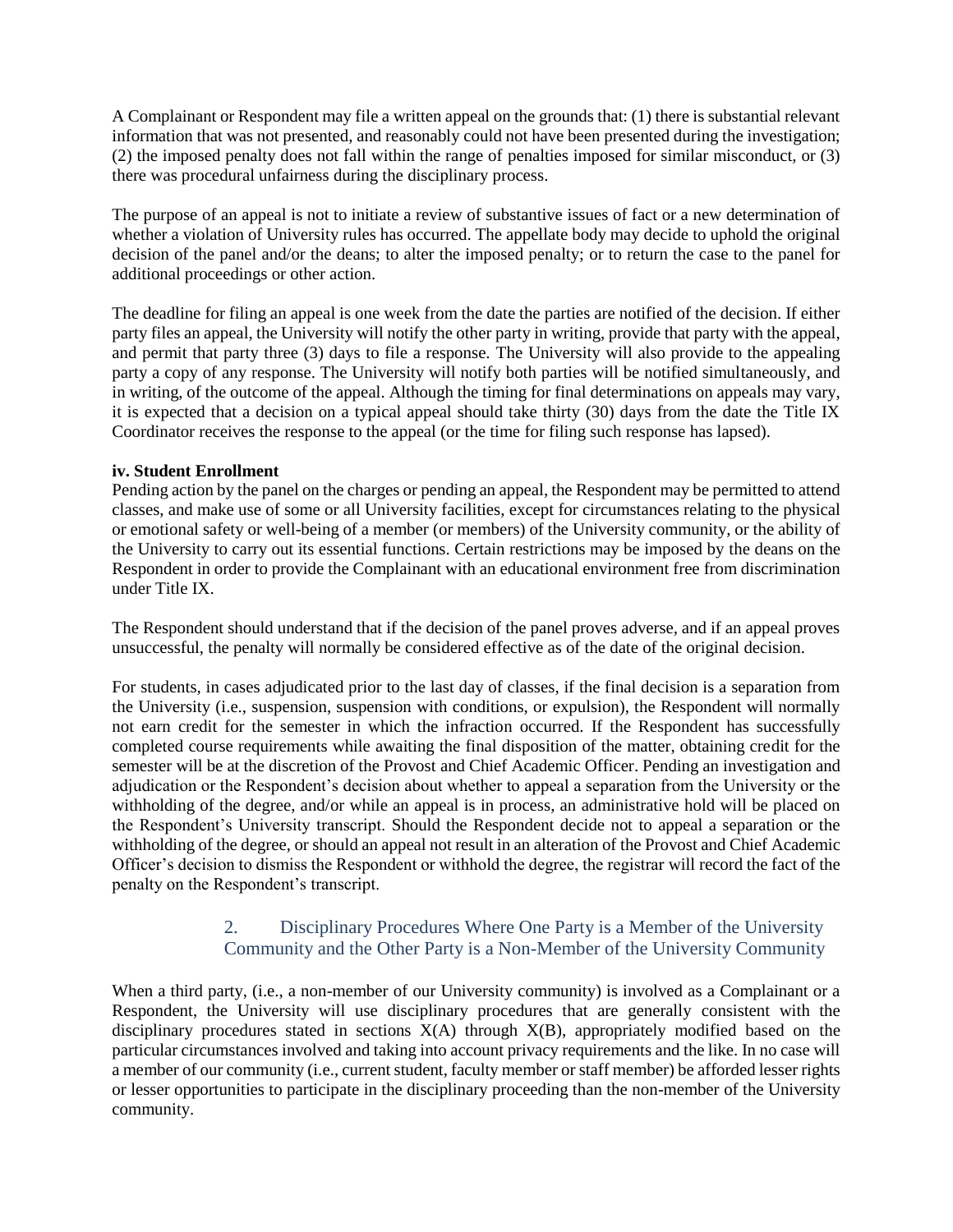#### 3. Other Investigation and Resolution Procedures

If a Complaint or report of conduct prohibited by this policy is made against multiple individuals, an office, or the University in general, the Title IX Coordinator will review the matter and take appropriate action, in accordance with this policy. The Title IX Coordinator may investigate, using investigative and disciplinary procedures that are generally consistent with those stated in this policy, appropriately modified based on the circumstances involved.

# **XIV. Range of Penalties under This Policy and Disciplinary Procedures**

Members of the University community may be subject to disciplinary penalties for violating this policy.

### **A. Additional Accommodations**

If a Respondent is found responsible for violating this policy, the Complainant may request accommodations not already in place, such as a one-way no contact order. The University will promptly implement the accommodation as appropriate. In no circumstance will the burden of the accommodation be placed on the Complainant. The accommodation shall be effective even if the Respondent files an appeal or if such an appeal is pending.

### **B. Penalties Applicable to Students**

1. For violations of this policy by students, in general the penalties, in ascending order of severity, are:

**i. Warning:** A formal admonition that does not become part of an individual's permanent record, but that may be considered in judging the seriousness of any future violation.

**ii. Disciplinary Probation:** A more serious admonition assigned for a definite amount of time. It implies that any future violation, of whatever kind, during that time, may be grounds for suspension, suspension with conditions, or in especially serious cases, expulsion from the University. Disciplinary probation will be considered in judging the seriousness of any subsequent infraction even if the probationary period has expired.

Disciplinary probation appears on an individual's permanent record at the University (but not on the transcript) and may be disclosed by the Provost and Chief Academic Officer in response to requests for which the student has given permission or as otherwise legally required.

**iii. Withholding of Degree:** In cases involving students in their final semester, the University may withhold a student's degree for a specified period. This penalty is imposed instead of suspension at the end of the final year of study when all other degree requirements have been met. A withheld degree is recorded on a student's transcript. Relevant information remains on the student's permanent record at the University and may be disclosed by the Provost and Chief Academic Officer in response to requests for which the student has given permission or as otherwise legally required.

**iv. Suspension:** Removal from membership in the University for a specified period. A suspension is recorded on a student's transcript. Relevant information remains on the student's permanent record at the University and may be disclosed by the Provost and Chief Academic Officer in response to requests for which the student has given permission or as otherwise legally required.

**v. Suspension with Conditions:** Removal from membership in the University for at least the period specified by the suspension, with the suspension to continue until certain conditions, stipulated by the appropriate body applying this penalty, have been fulfilled. These conditions may include, but are not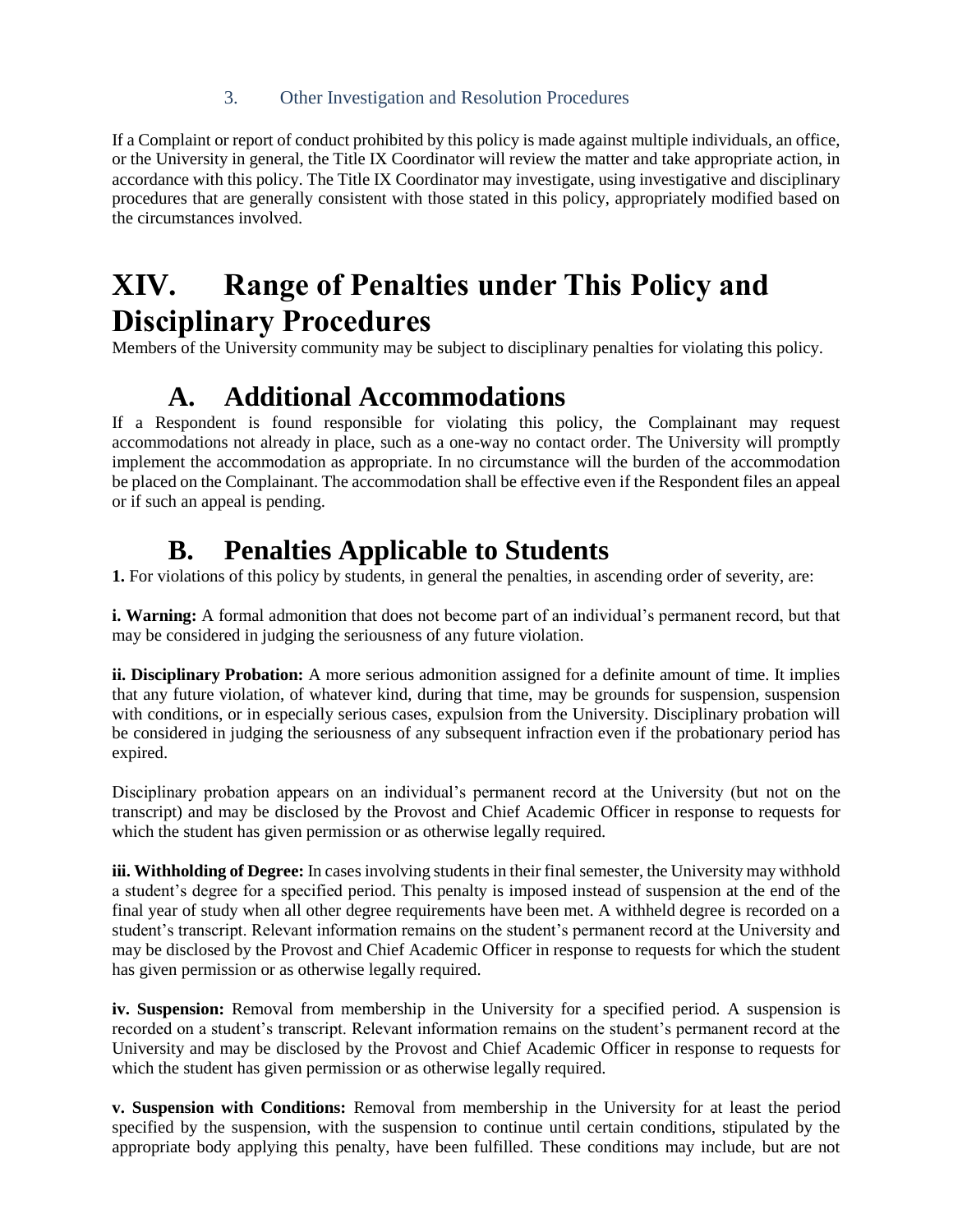limited to, restitution of damages, formal apology, or counseling. A suspension with conditions is recorded on a student's transcript. Relevant information remains on the student's permanent record at the University and may be disclosed by the Provost and Chief Academic Officer in response to requests for which the student has given permission or as otherwise legally required.

**vi. Expulsion:** Permanent removal from membership in the University, without any opportunity for readmission to the community. Expulsion is recorded on a student's transcript. Relevant information remains on the student's permanent record at the University and may be disclosed by the Provost and Chief Academic Officer in response to requests for which the student has given permission or as otherwise legally required.

**vii. Censure:** University censure can be added to any of the penalties listed above, except warning. Censure indicates the University's desire to underscore the seriousness of the violation and the absence of mitigating circumstances and to convey that seriousness in response to future authorized inquiries about the given individual's conduct.

**2.** The following may accompany the preceding penalties, as appropriate:

**i. Restriction of Access to Space, Resources, and Activities:** When appropriate in cases involving behavioral misconduct between members of the community, restrictions may be placed on access to space and/or resources or on participation in activities to limit opportunities for contact among the parties.

**ii. Educational Refresher Programs:** In addition to any of the penalties listed above, a student may be required to participate in educational refresher programs appropriate to the infraction.

## **C. Penalties Applicable to Faculty and Staff Members**

For violations of this policy by faculty or staff members, disciplinary penalties may include (in accordance with the employment policies governing the employee in question) counseling or training, written warning, financial penalty, unpaid leave of absence, suspension, demotion or termination in accordance with the employment policies governing the specific employee.

#### **D. Action Against Visitors**

In cases where the person accused of sexual harassment, gender-based harassment or sexual violence is neither a University student nor a University employee, the University's ability to act against the accused is extremely limited. However, the University shall take all appropriate actions within its control, such as restricting the visitor's access to campus. In addition, the matter shall be referred to local law enforcement for legal action where appropriate.

# **XV.No Disciplinary Action**

In cases where a determination is made not to bring disciplinary action, the Title IX Coordinator shall inform the Complainant and the Respondent of that decision contemporaneously, in writing, and shall offer counseling or other support services to both the Complainant and the Respondent.

# **XVI. Mediation**

While mediation is not permitted in cases where sexual violence is alleged, it may be appropriate where sexual harassment or gender-based harassment allegations have been made by a student or employee but there is no allegation of sexual violence. Mediation is a process whereby the parties can participate in a search for fair and workable solutions. Mediation requires the consent of both the Complainant and the Respondent but does not require the Complainant and Respondent to meet face-to- face. Either party,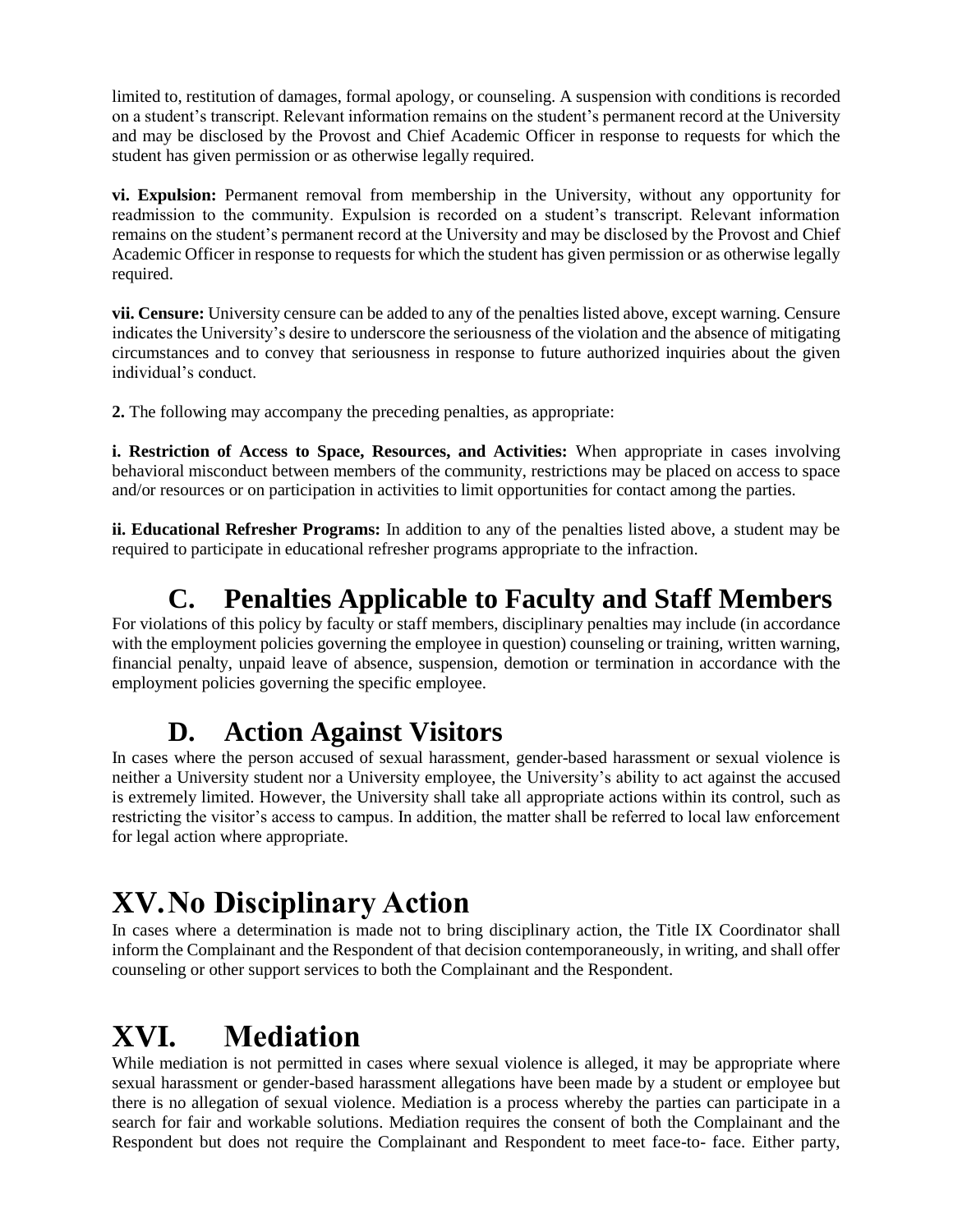however, has the right to end the mediation at any time and proceed with the investigation process. A Respondent who is covered by a collective bargaining agreement may consult with and have a union representative present at any mediation session.

# **XVII. Timing**

The University shall make every reasonable effort to ensure that the investigation and resolution of a Complaint are carried out as timely and efficiently as possible. The Title IX Coordinator or designee may extend this timeframe for good cause, including but not limited to, law enforcement involvement, number of witnesses to be interviewed, and University breaks. University will take all reasonable efforts to apprise the parties of the progress of the investigation. While some Complaints may require extensive investigation, whenever possible, the investigation of Complaints should be completed within sixty (60) calendar days of the receipt of the Complaint. If there is a delay in completing the investigation, the Title IX Coordinator shall notify the Complainant and the Respondent in writing.

Although cooperation with law enforcement may require the University to temporarily suspend the factfinding aspect of a Title IX investigation, the University will promptly resume its Title IX investigation as soon as it is notified by the law enforcement agency that the agency has completed the evidence gathering process. The University will not, however, wait for the conclusion of a criminal proceeding to begin its own investigation and, if needed, will take immediate steps to provide interim measures for the Complainant.

The University Procedures set out reasonably prompt timeframes for proceedings thereunder, including a description of factors that may extend the timeframes, such as the complexity of the investigation, and/or the severity and extent of the alleged conduct. All steps under these procedures shall take place with reasonable promptness, considering the complexity of any case and the severity and extent of alleged conduct. Timeframes for all phases of the disciplinary process, including the investigation, any related disciplinary proceedings, and any related appeal, apply equally to both Complainant and Respondent.

# **XVIII. False and Malicious Allegations**

Members of the University community who make false and malicious Complaints of sexual harassment, gender-based harassment, sexual exploitation or sexual violence, as opposed to Complaints which, even if erroneous, are made in good faith, may be subject to disciplinary action.

# **XIX. External Complaints**

If you filed a Complaint with the Title IX Coordinator and believe the University's response was inadequate, or you otherwise believe you have been discriminated against by the University on the basis of race, color, national origin, sex, including sexual harassment, disability age, or retaliation, you may file a Complaint with the Office for Civil Rights (OCR) of the U.S. Department of Education based in Washington, DC or the Educational Opportunities Section (Title IX Coordinator of the Civil Rights Division of the U.S. Justice Department of Justice, and a Complaint based on religion with Title IX Coordinator of the U.S. Justice Department.

The University may coordinate with outside law enforcement authorities in order to avoid interfering with their activities and, where possible, to obtain information regarding their investigation. Neither a law enforcement determination whether to prosecute a Respondent, nor the outcome of any criminal prosecution, is dispositive of whether the Respondent has committed a violation of this policy.

Filing External Complaints Complainants have the right at any time to file Complaints with the Office for Civil Rights ("OCR") of the U.S. Department of Education, alleging violations of Title IX, and to file Complaints with other appropriate agencies alleging violations of other federal, state or local laws.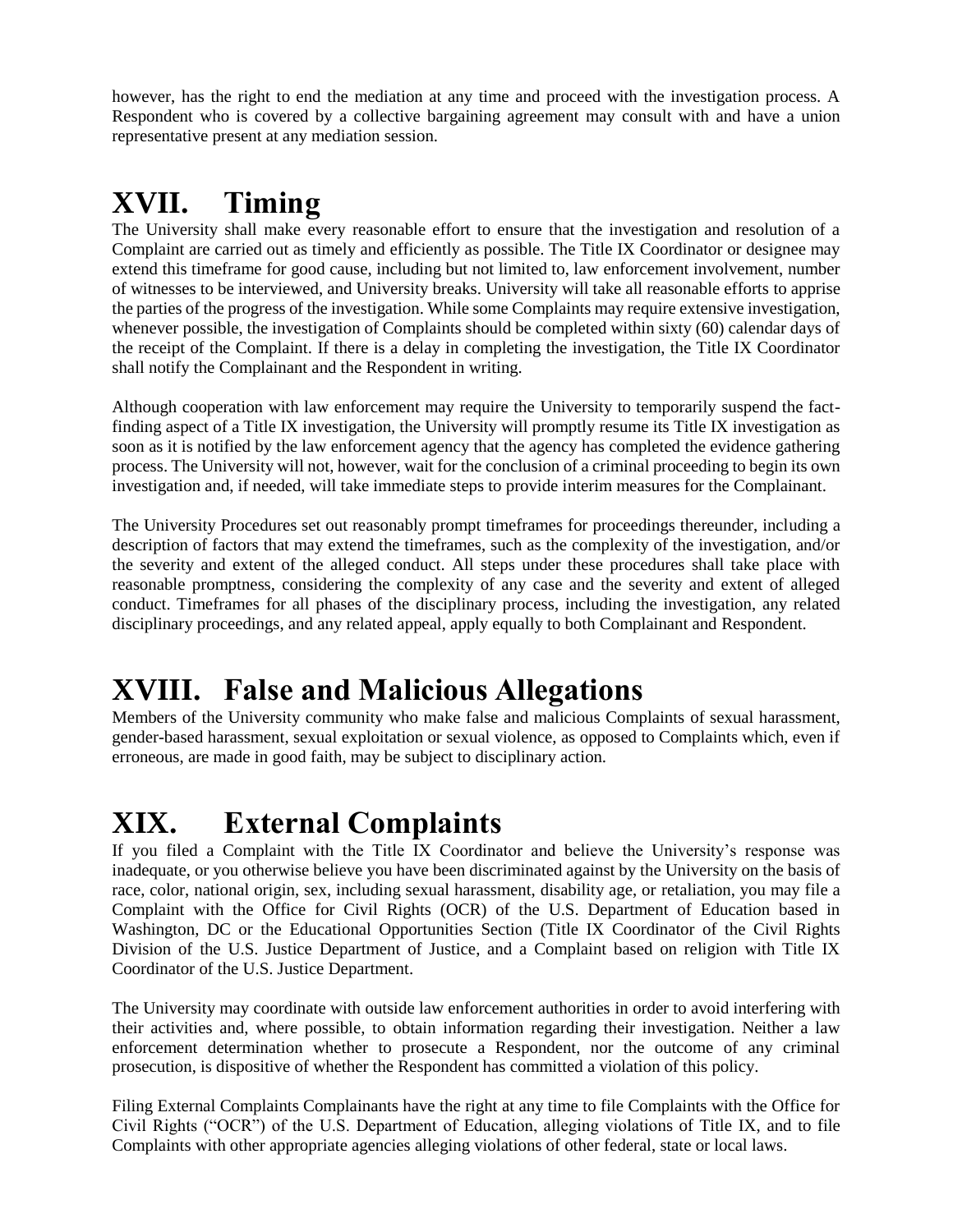# **XX.University obligations under this Policy**

In addition to addressing possible violations of this policy, the University has the following obligations: 1) Dissemination of Policies, Procedures and Notices. The Title IX Coordinator, in coordination with the other appropriate offices, is responsible for the wide dissemination of the following on her/his campus: (i) this Policy; (ii) the University's Notice of Non-Discrimination; (iii) the Title IX Coordinator's name, phone number, office location, and email address; and (iv) contact information for the campus Public Safety Office. Such dissemination shall include posting the documents and information on the University website and including it in any student or faculty handbooks.

## **A. Confidential Employees**

Although there is no one directly employed by the University to whom University employees can speak on a confidential basis regarding sexual harassment, gender-based harassment or sexual violence, confidential community counseling resources are available throughout Washington, DC, Maryland, and Virginia.

## **B. "Responsible" Employees**

"Responsible" employees have a duty to report incidents of sexual harassment, gender-based harassment or sexual violence, including all relevant details, to the Title IX Coordinator. Such employees are not permitted under any circumstances to maintain a Complainant's confidentiality. To the extent possible, information reported to responsible employees will be shared only with the Title IX Coordinator, the "responsible" employee's supervisor, and other people responsible for handling the University's response to the report. Before a Complainant reveals any information to a responsible employee, the employee shall advise the Complainant of the employee's reporting obligations—and if the Complainant wants to maintain confidentiality, direct the Complainant to confidential resources.

The University has designated the following individuals as "responsible" employees: (i) Title IX Coordinator and her/his staff

(ii) President and CEO, (iii) Provost and Chief Academic Officer, (iv) Chief Operating Officer, (v) Academic Dean, (vii) Core Faculty member or (vii) Designee. Once a responsible employee (that is not the Title IX Coordinator or her/his staff) receives such information, that employee will inform the Title IX Coordinator of the report.

## **XXI. Confidentiality, Requests Not to Conduct Investigations, or Not to Report to Outside Law Enforcement**

If Complainant requests that an investigation not be conducted, the Title IX Coordinator will consider the reasons for the request, including concerns about the age and continued safety of the person reportedly harmed and members of the campus community. The Title IX Coordinator must also balance considerations about the continued health and safety of members of the community against a reporter's or Complainant's desire not to have the report investigated. In cases when a reporter or Complainant does not want to have a report investigated, but the Title IX Coordinator has concerns that not taking formal or informal action might endanger the health or safety of members of the campus community, the Title IX Coordinator will initiate confidential consultation with appropriate individuals to analyze the situation and assist in determining appropriate measures to take. The Title IX Coordinator will make the ultimate decision about whether to conduct a formal investigation or respond to the report in another manner, including taking informal actions, such as those described above.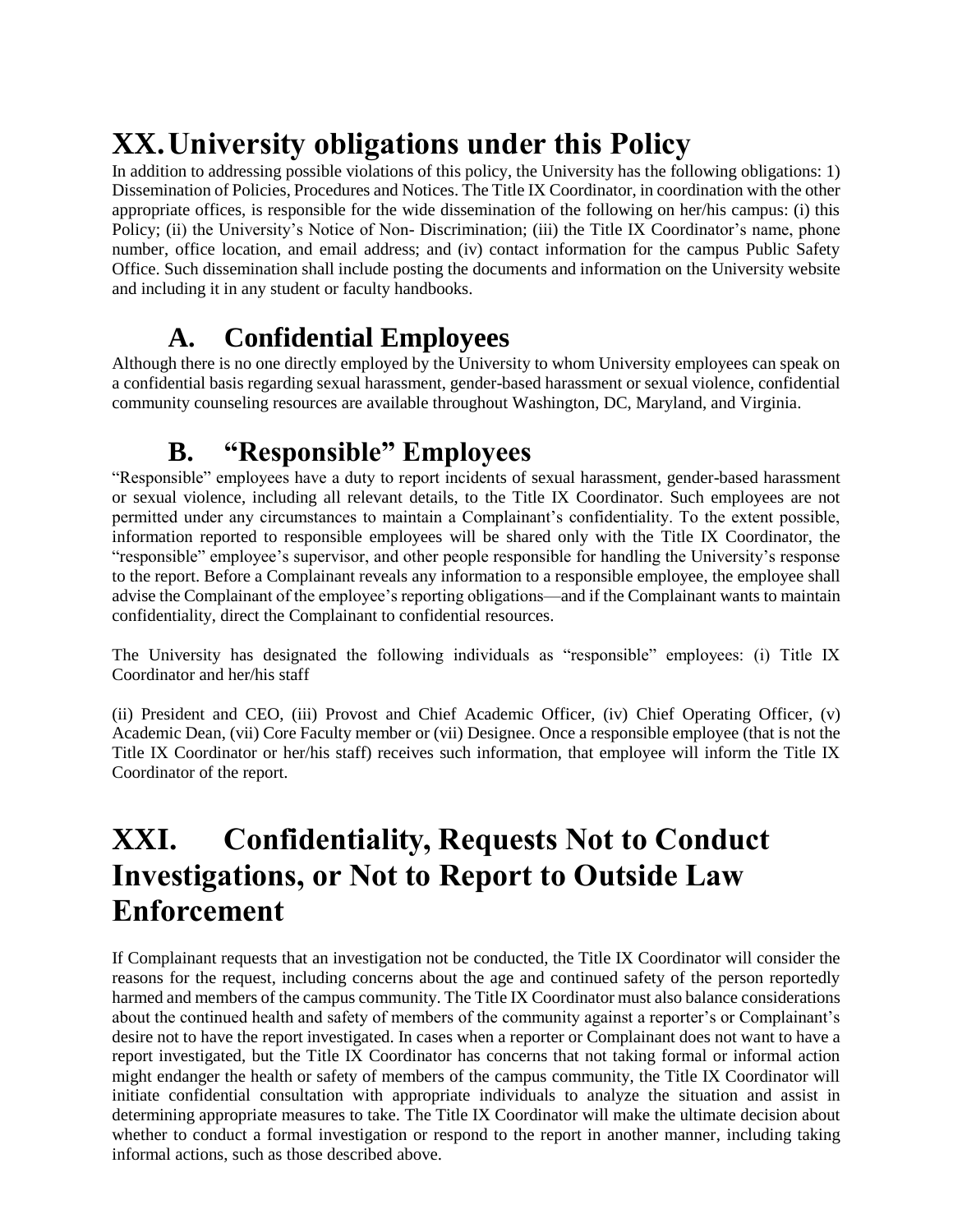Parties in these processes, including the Complainant, Respondent, and witnesses, have privacy rights and reasonable expectations of confidentiality in the investigation of matters subject to this procedure.

In addition, the integrity of the process depends on ensuring reasonable expectations of confidentiality. The Title IX Coordinator will keep confidential the Complaint, report, witness statements, and any other information provided by the Complainant, Respondent, or witnesses and will disclose this information only to the Complainant, Respondent, or witnesses, as necessary to give fair notice of the allegations and to conduct the investigation; to law enforcement consistent with state and federal law; to other University officials as necessary for coordinating interim measures or for health, welfare, and safety reasons, and to government agencies who review the University's compliance with federal law. Information about Complaints and reports, absent personally identifiable information, may be reported to University officials, and external entities for statistical and analysis purposes pursuant to federal and state law and University policy.

After a report of an alleged incident of sexual harassment, gender-based harassment, sexual exploitation, or sexual violence has been made to the Title IX Coordinator, a Complainant may request that the matter be investigated without her/his identity or any details regarding the incident being divulged further. Alternatively, a Complainant may request that no investigation into an incident be conducted or that an incident not be reported to outside law enforcement.

In all such cases, the Title IX Coordinator will weigh the Complainant's requests against the University's obligation to provide a safe, non-discriminatory environment for all students, employees and visitors, including the Complainant. A decision to maintain confidentiality does not mean that confidentiality can be absolutely guaranteed in all circumstances, but only that all efforts will be undertaken to keep information confidential consistent with law.

If the Title IX Coordinator determines that she/he will maintain confidentiality as requested by the Complainant, the University will take all reasonable steps to investigate the incident consistent with the request for confidentiality. However, a University's ability to meaningfully investigate the incident and pursue disciplinary action may be limited by such a request. In any event, the University is required to abide by any laws mandating disclosure, such as the Jeanne Clery Act. However, notification under the Jeanne Clery Act is done without divulging the Complaint's identity. If the Title IX Coordinator determines that the University must report the incident to outside law enforcement, the University will cooperate with any criminal investigation, which may include providing the outside law enforcement agency with any evidence in its possession relating to the incident.

An individual who speaks to a University employee about sexual harassment, gender-based harassment, sexual exploitation or sexual violence should be aware that employees fall into three categories: (1) "confidential" employees, who have an obligation to maintain a Complainant's confidentiality regarding the incident(s); (2) "responsible" employees, who are required to report the incident(s) to the Title IX Coordinator; and (3) all other employees, who are strongly encouraged but not required to report the incident(s).

## **XXII. Faculty-Student Relations**

No University faculty member shall have romantic or sexual relations with a student who is enrolled in a course taught by that faculty member, or who is otherwise subject to the faculty member's academic supervision. A student is considered enrolled in a faculty member's course until such time as a final grade for the course has been submitted to the Registrar; other forms of academic supervision conclude upon the submission of a final grade to the Registrar (where applicable) or upon the student's completion of all supervised work. The University Provost and Chief Academic Officer may grant an exception to this policy in extraordinary cases.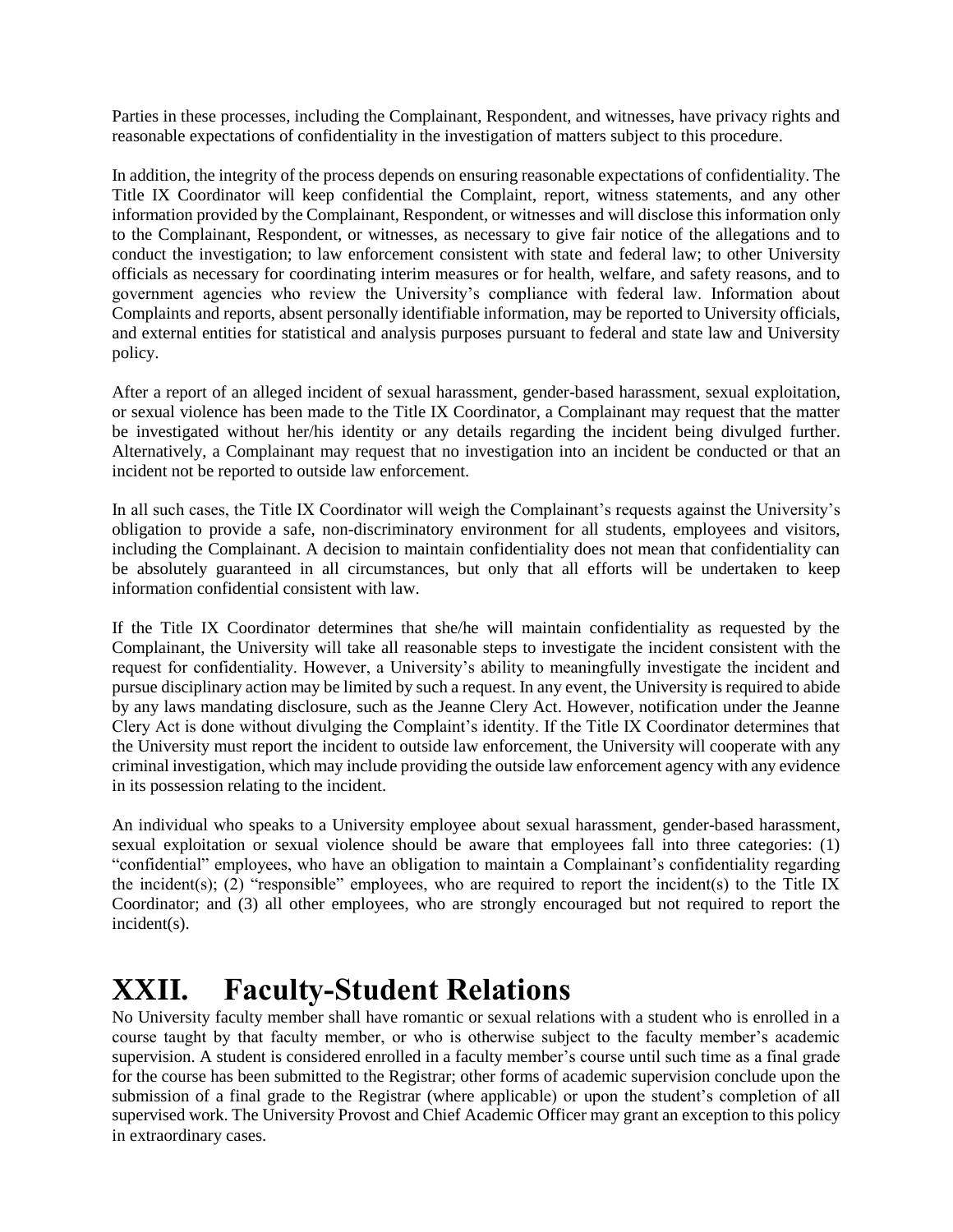# **XXIII. Retaliation**

This policy prohibits retaliation, including threats, intimidation, coercion, or discrimination (including harassment), against any person who reports sexual harassment, gender-based harassment, sexual exploitation or sexual violence. This policy further prohibits retaliation against any person who assists someone making a report of sexual harassment, gender-based harassment or sexual violence, or participates in any manner in an investigation or resolution of a sexual harassment, gender-based harassment or sexual violence Complaint. Any allegations of retaliation for making a report under this policy should be reported to the Title IX Coordinator and her/his staff, or the President if the Title IX Coordinator is alleged to have engaged in the retaliation.

# **XXIV. Sex Offender Registration**

In accordance to the "Campus Sex Crimes Prevention Act" of 2000, which amends the Jacob Wetterling Crimes Against Children and Sexually Violent Offender Registration Act, the Jeanne Clery Act and the Family Educational Rights and Privacy Act of 1974, the following link is provided to the Sex Offender Registry.

[http://sexoffender.dc.gov](http://sexoffender.dc.gov/) <http://sex-offender.vsp.virginia.gov/sor>

The law requires institutions of higher education to issue a statement advising the campus community where law enforcement information provided by a state concerning registered sex offenders may be obtained. It also requires sex offenders already required to register in a State to provide notice of each institution of higher education in that State at which the person is employed, carries a vocation, or is a student.

Unlawful use of the information for purposes of intimidating or harassing another is prohibited.

# **XXV. Statement Regarding Annual Security & Safety Report**

This Annual Security Report is required by federal law and contains policy statements and crime statistics for the school. The policy statements address the school's policies, procedures and programs concerning safety and security. This report is available online at [www.potomac.edu.](http://www.potomac.edu/)

You may also request a paper copy from the Human Resources Office. This report is distributed to all currently enrolled students (including those attending less than full time) and all employees by October 1<sup>st</sup> each year. This report is also provided to any prospective student or prospective employee upon request.

University of the Potomac's annual campus security report contains the disclosure of crime occurrences for the three most recent calendar years and discloses the number of crime occurrences in the following categories:

- a. Criminal homicide, including murder and non-negligent manslaughter and negligent manslaughter;
- b. Sex offenses, including forcible sex offenses, and non-forcible sex offenses including incest and statutory rape;
- c. Robbery;
- d. Aggravated assault;
- e. Burglary;
- f. Motor vehicle theft;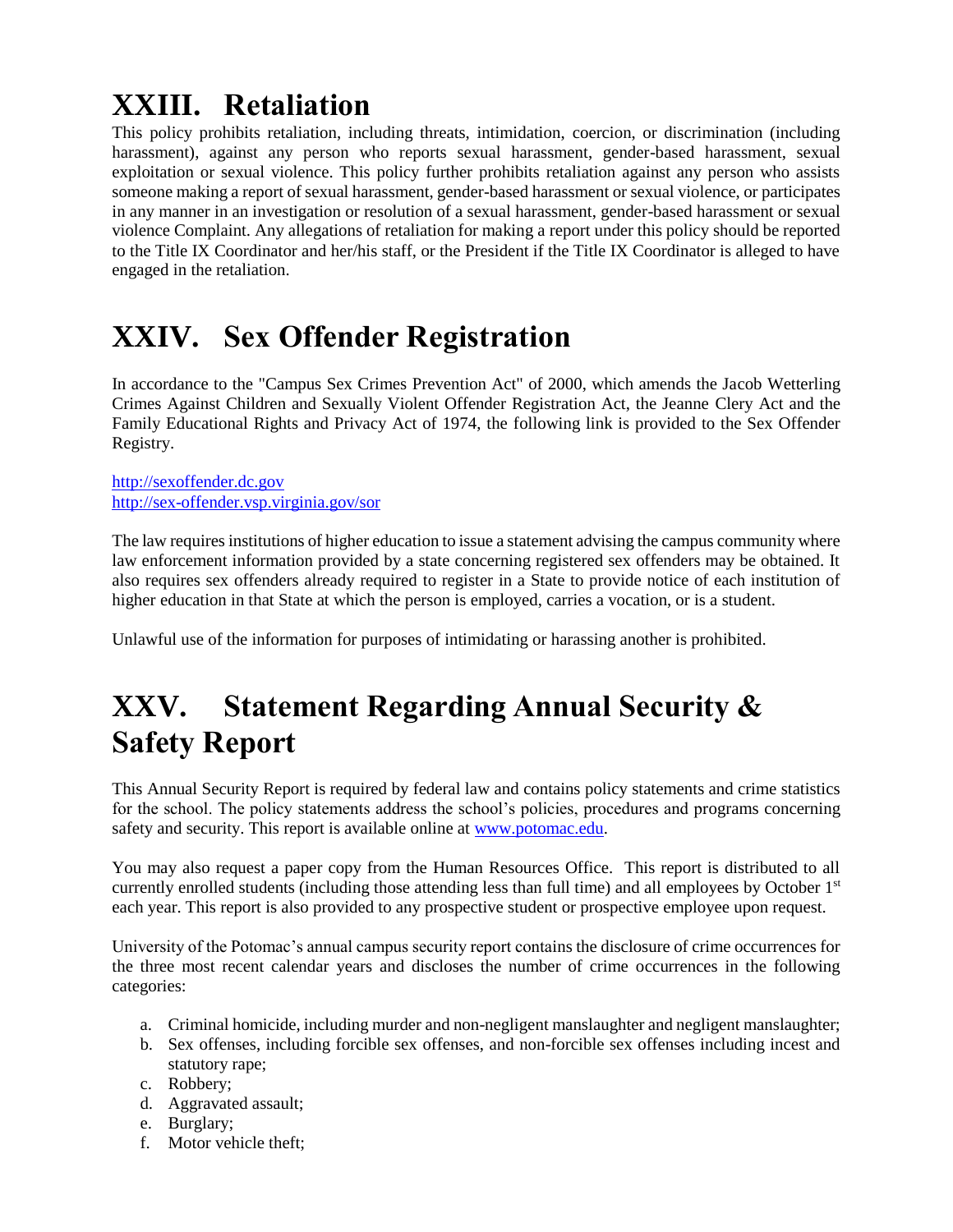- g. Arson;
- h. Hate crimes, including simple assault, larceny-theft, intimidation, destruction/damage vandalism of property;
- i. Separately by category of prejudice, each crime listed above and any crime involving bodily injury reported to the local police agencies or to a campus security authority that shows evidence of prejudice based on race, gender, religion, sexual orientation, ethnicity or disability;
- j. Arrests for violations of liquor and drug law violations, and illegal weapons possession; and
- k. Persons not arrested but referred for campus disciplinary action for liquor, drug, and weapons law violations.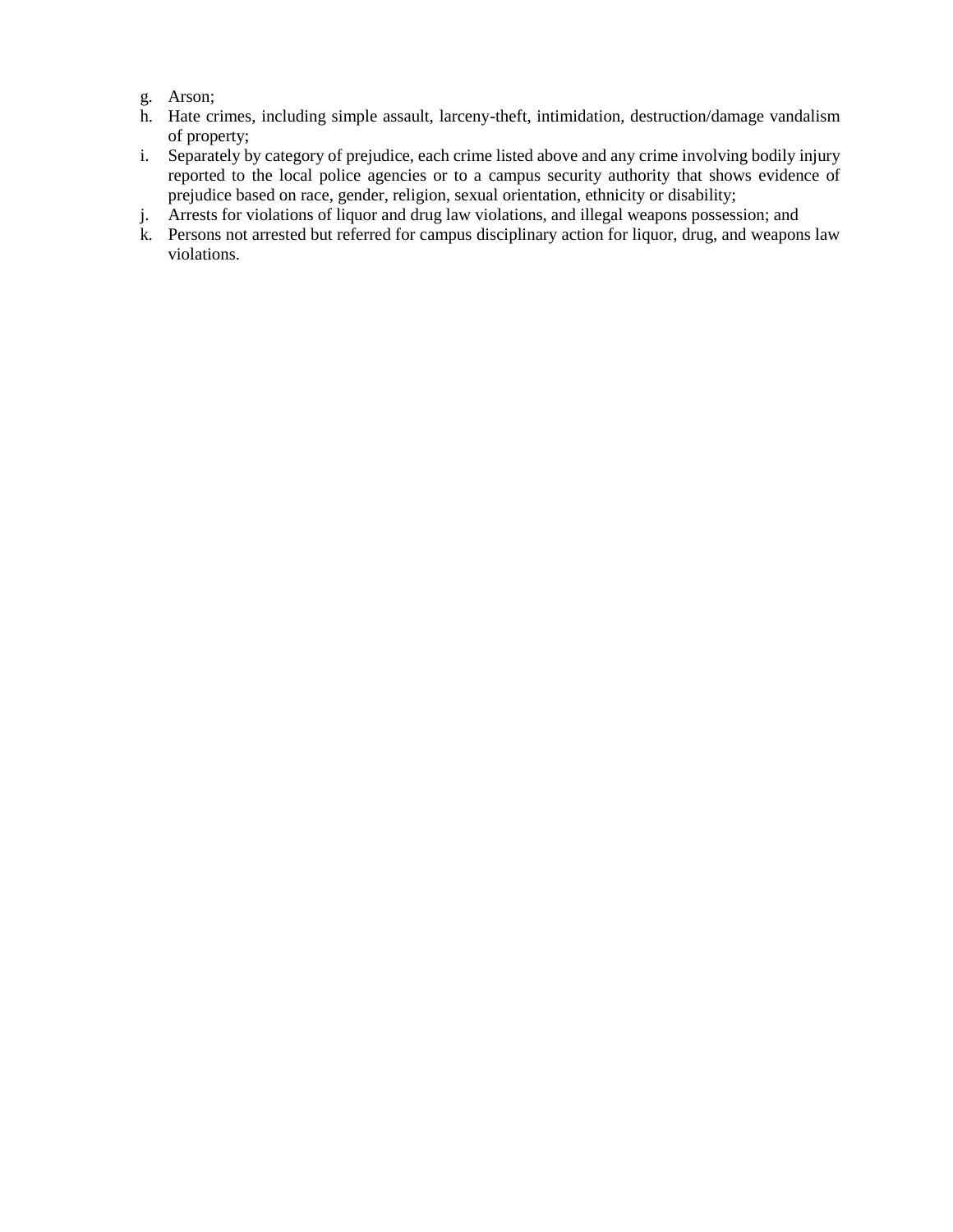|                                                          |             | <b>ON-CAMPUS</b>               |                                  | <b>Unfounded</b> |
|----------------------------------------------------------|-------------|--------------------------------|----------------------------------|------------------|
| <b>DC Campus Occurrences</b><br><b>CRIMINAL OFFENSES</b> | <b>YEAR</b> | PROPERTY/<br><b>Non-Campus</b> | <b>PUBLIC</b><br><b>PROPERTY</b> |                  |
|                                                          | 2018        | $\boldsymbol{0}$               | $\boldsymbol{0}$                 | $\boldsymbol{0}$ |
| MURDER/NON-NEGLIGENT                                     | 2017        | $\boldsymbol{0}$               | $\boldsymbol{0}$                 | $\boldsymbol{0}$ |
| <b>MANSLAUGHTER</b>                                      | 2016        | $\boldsymbol{0}$               | $\overline{0}$                   | $\overline{0}$   |
|                                                          | 2018        | $\boldsymbol{0}$               | $\boldsymbol{0}$                 | $\boldsymbol{0}$ |
| NEGLIGENT MANSLAUGHTER                                   | 2017        | $\boldsymbol{0}$               | $\boldsymbol{0}$                 | $\overline{0}$   |
|                                                          | 2016        | $\boldsymbol{0}$               | $\boldsymbol{0}$                 | $\boldsymbol{0}$ |
|                                                          | 2018        | $\boldsymbol{0}$               | $\boldsymbol{0}$                 | $\boldsymbol{0}$ |
| SEX OFFENSES, FORCIBLE                                   | 2017        | $\boldsymbol{0}$               | $\overline{0}$                   | $\overline{0}$   |
|                                                          | 2016        | $\boldsymbol{0}$               | $\boldsymbol{0}$                 | $\boldsymbol{0}$ |
|                                                          | 2018        | $\boldsymbol{0}$               | $\boldsymbol{0}$                 | $\mathbf{0}$     |
| SEX OFFENSES, NON-FORCIBLE                               | 2017        | $\boldsymbol{0}$               | $\boldsymbol{0}$                 | $\mathbf{0}$     |
|                                                          | 2016        | $\boldsymbol{0}$               | $\overline{0}$                   | $\mathbf{0}$     |
|                                                          | 2018        | $\boldsymbol{0}$               | $\overline{0}$                   | $\boldsymbol{0}$ |
| SEXUAL ASSAULT - RAPE                                    | 2017        | $\boldsymbol{0}$               | $\boldsymbol{0}$                 | $\boldsymbol{0}$ |
|                                                          | 2016        | $\boldsymbol{0}$               | $\overline{0}$                   | $\overline{0}$   |
|                                                          | 2018        | $\boldsymbol{0}$               | $\boldsymbol{0}$                 | $\boldsymbol{0}$ |
| SEXUAL ASSAULT - FONDLING                                | 2017        | $\boldsymbol{0}$               | $\boldsymbol{0}$                 | $\overline{0}$   |
|                                                          | 2016        | $\boldsymbol{0}$               | $\overline{0}$                   | $\boldsymbol{0}$ |
|                                                          | 2018        | $\boldsymbol{0}$               | $\boldsymbol{0}$                 | $\boldsymbol{0}$ |
| <b>SEXUAL ASSAULT - INCEST</b>                           | 2017        | $\boldsymbol{0}$               | $\overline{0}$                   | $\mathbf{0}$     |
|                                                          | 2016        | $\boldsymbol{0}$               | $\boldsymbol{0}$                 | $\boldsymbol{0}$ |
|                                                          | 2018        | $\boldsymbol{0}$               | $\boldsymbol{0}$                 | $\mathbf{0}$     |
| SEXUAL ASSAULT - STATUTORY<br><b>RAPE</b>                | 2017        | $\boldsymbol{0}$               | $\boldsymbol{0}$                 | $\mathbf{0}$     |
|                                                          | 2016        | $\boldsymbol{0}$               | $\overline{0}$                   | $\overline{0}$   |
|                                                          | 2018        | $\boldsymbol{0}$               | $\boldsymbol{0}$                 | $\boldsymbol{0}$ |
| <b>ROBBERY</b>                                           | 2017        | $\boldsymbol{0}$               | $\overline{2}$                   | $\mathbf{0}$     |
|                                                          | 2016        | $\boldsymbol{0}$               | $\overline{2}$                   | $\mathbf{0}$     |
|                                                          | 2018        | $\boldsymbol{0}$               | $\boldsymbol{0}$                 | $\mathbf{0}$     |
| <b>AGGRAVATED ASSAULT</b>                                | 2017        | $\boldsymbol{0}$               | $\boldsymbol{0}$                 | $\boldsymbol{0}$ |
|                                                          | 2016        | $\boldsymbol{0}$               | $\overline{0}$                   | $\boldsymbol{0}$ |
|                                                          | 2018        | $\boldsymbol{0}$               | $\boldsymbol{0}$                 | $\boldsymbol{0}$ |
| <b>BURGLARY</b>                                          | 2017        | $\mathbf{1}$                   | $\mathbf{1}$                     | $\overline{0}$   |
|                                                          | 2016        | $\boldsymbol{0}$               | $\boldsymbol{0}$                 | $\mathbf{0}$     |
|                                                          | 2018        | $\boldsymbol{0}$               | 9                                | $\overline{0}$   |
| MOTOR VEHICLE THEFT                                      | 2017        | $\overline{0}$                 | 10                               | $\overline{0}$   |
|                                                          | 2016        | $\boldsymbol{0}$               | 10                               | $\boldsymbol{0}$ |
|                                                          | 2018        | $\boldsymbol{0}$               | $\boldsymbol{0}$                 | $\boldsymbol{0}$ |
| <b>ARSON</b>                                             | 2017        | $\boldsymbol{0}$               | $\boldsymbol{0}$                 | $\overline{0}$   |
|                                                          | 2016        | $\boldsymbol{0}$               | $\overline{0}$                   | $\boldsymbol{0}$ |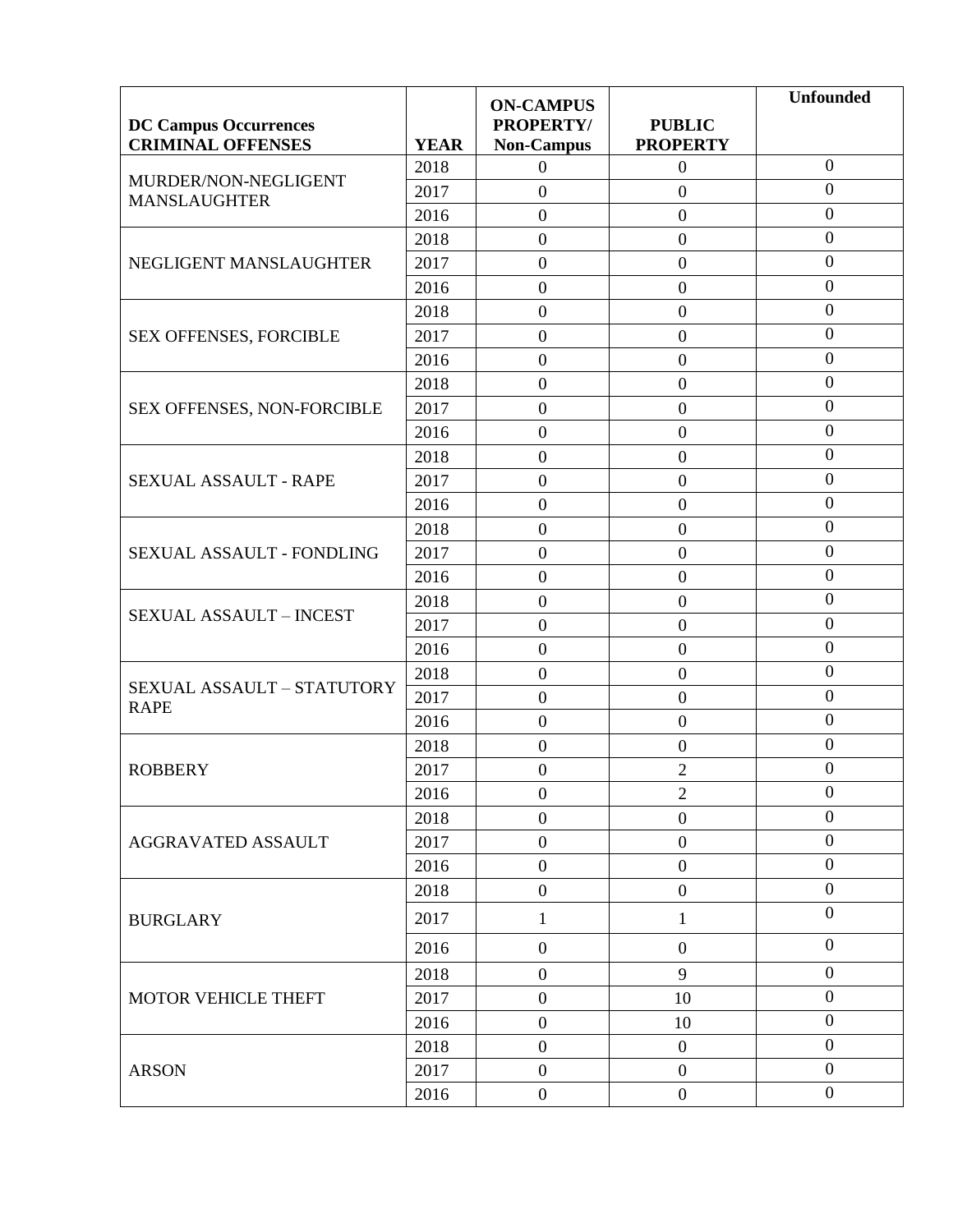| <b>HATE CRIMES</b>                                  | <b>YEAR</b> | <b>ON-CAMPUS</b><br><b>PROPERTY/</b><br><b>Non-Campus</b> | <b>PUBLIC</b><br><b>PROPERTY</b> | <b>Categories of</b><br>bias |
|-----------------------------------------------------|-------------|-----------------------------------------------------------|----------------------------------|------------------------------|
|                                                     | 2018        | $\boldsymbol{0}$                                          | $\overline{0}$                   | $\mathbf{0}$                 |
| MURDER/NON-NEGLIGENT<br><b>MANSLAUGHTER</b>         | 2017        | $\overline{0}$                                            | $\boldsymbol{0}$                 | $\overline{0}$               |
|                                                     | 2016        | $\boldsymbol{0}$                                          | $\boldsymbol{0}$                 | $\mathbf{0}$                 |
|                                                     | 2018        | $\boldsymbol{0}$                                          | $\boldsymbol{0}$                 | $\mathbf{0}$                 |
| <b>RAPE</b>                                         | 2017        | $\boldsymbol{0}$                                          | $\boldsymbol{0}$                 | $\mathbf{0}$                 |
|                                                     | 2016        | $\overline{0}$                                            | $\boldsymbol{0}$                 | $\overline{0}$               |
|                                                     | 2018        | $\boldsymbol{0}$                                          | $\mathbf{0}$                     | $\boldsymbol{0}$             |
| <b>FONDLING</b>                                     | 2017        | $\boldsymbol{0}$                                          | $\boldsymbol{0}$                 | $\boldsymbol{0}$             |
|                                                     | 2016        | $\boldsymbol{0}$                                          | $\boldsymbol{0}$                 | $\boldsymbol{0}$             |
|                                                     | 2018        | $\boldsymbol{0}$                                          | $\boldsymbol{0}$                 | $\boldsymbol{0}$             |
| <b>INCEST</b>                                       | 2017        | $\overline{0}$                                            | $\boldsymbol{0}$                 | $\overline{0}$               |
|                                                     | 2016        | $\boldsymbol{0}$                                          | $\boldsymbol{0}$                 | $\boldsymbol{0}$             |
|                                                     | 2018        | $\boldsymbol{0}$                                          | $\boldsymbol{0}$                 | $\boldsymbol{0}$             |
| <b>STATUTORY RAPE</b>                               | 2017        | $\overline{0}$                                            | $\mathbf{0}$                     | $\boldsymbol{0}$             |
|                                                     | 2016        | $\boldsymbol{0}$                                          | $\boldsymbol{0}$                 | $\boldsymbol{0}$             |
| <b>ROBBERY</b>                                      | 2018        | $\boldsymbol{0}$                                          | 3                                | $\boldsymbol{0}$             |
|                                                     | 2017        | $\overline{0}$                                            | $\boldsymbol{0}$                 | $\mathbf{0}$                 |
|                                                     | 2016        | $\boldsymbol{0}$                                          | $\boldsymbol{0}$                 | $\overline{0}$               |
|                                                     | 2018        | $\boldsymbol{0}$                                          | $\overline{2}$                   | $\boldsymbol{0}$             |
| <b>AGGRAVATED ASSAULT</b>                           | 2017        | $\boldsymbol{0}$                                          | $\boldsymbol{0}$                 | $\mathbf{0}$                 |
|                                                     | 2016        | $\boldsymbol{0}$                                          | $\boldsymbol{0}$                 | $\mathbf{0}$                 |
|                                                     | 2018        | $\boldsymbol{0}$                                          | $\boldsymbol{0}$                 | $\boldsymbol{0}$             |
| <b>BURGLARY</b>                                     | 2017        | $\boldsymbol{0}$                                          | $\boldsymbol{0}$                 | $\boldsymbol{0}$             |
|                                                     | 2016        | $\overline{0}$                                            | $\boldsymbol{0}$                 | $\mathbf{0}$                 |
| <b>MOTOR VEHICLE THEFT</b>                          | 2018        | $\boldsymbol{0}$                                          | 9                                | $\boldsymbol{0}$             |
|                                                     | 2017        | $\boldsymbol{0}$                                          | $\boldsymbol{0}$                 | $\mathbf{0}$                 |
|                                                     | 2016        | $\boldsymbol{0}$                                          | $\boldsymbol{0}$                 | $\overline{0}$               |
|                                                     | 2018        | $\boldsymbol{0}$                                          | $\boldsymbol{0}$                 | $\mathbf{0}$                 |
| <b>ARSON</b>                                        | 2017        | $\boldsymbol{0}$                                          | $\boldsymbol{0}$                 | $\boldsymbol{0}$             |
|                                                     | 2016        | $\overline{0}$                                            | $\overline{0}$                   | $\boldsymbol{0}$             |
|                                                     | 2018        | $\boldsymbol{0}$                                          | $\boldsymbol{0}$                 | $\boldsymbol{0}$             |
| <b>SIMPLE ASSAULT</b>                               | 2017        | $\boldsymbol{0}$                                          | $\boldsymbol{0}$                 | $\boldsymbol{0}$             |
|                                                     | 2016        | $\overline{0}$                                            | $\boldsymbol{0}$                 | $\overline{0}$               |
|                                                     | 2018        | $\boldsymbol{0}$                                          | $\boldsymbol{0}$                 | $\boldsymbol{0}$             |
| <b>LARCENY-THEFT</b>                                | 2017        | $\boldsymbol{0}$                                          | $\boldsymbol{0}$                 | $\boldsymbol{0}$             |
|                                                     | 2016        | $\overline{0}$                                            | $\overline{0}$                   | $\boldsymbol{0}$             |
|                                                     | 2018        | $\boldsymbol{0}$                                          | $\boldsymbol{0}$                 | $\boldsymbol{0}$             |
| <b>INTIMIDATION</b>                                 | 2017        | $\boldsymbol{0}$                                          | $\boldsymbol{0}$                 | $\mathbf{0}$                 |
|                                                     | 2016        | $\boldsymbol{0}$                                          | $\boldsymbol{0}$                 | $\boldsymbol{0}$             |
|                                                     | 2018        | $\overline{0}$                                            | $\boldsymbol{0}$                 | $\overline{0}$               |
| DESTRUCTION/DAMAGE/VANDA<br><b>LISM OF PROPERTY</b> | 2017        | $\boldsymbol{0}$                                          | $\boldsymbol{0}$                 | $\boldsymbol{0}$             |
|                                                     | 2016        | $\boldsymbol{0}$                                          | $\overline{0}$                   | $\overline{0}$               |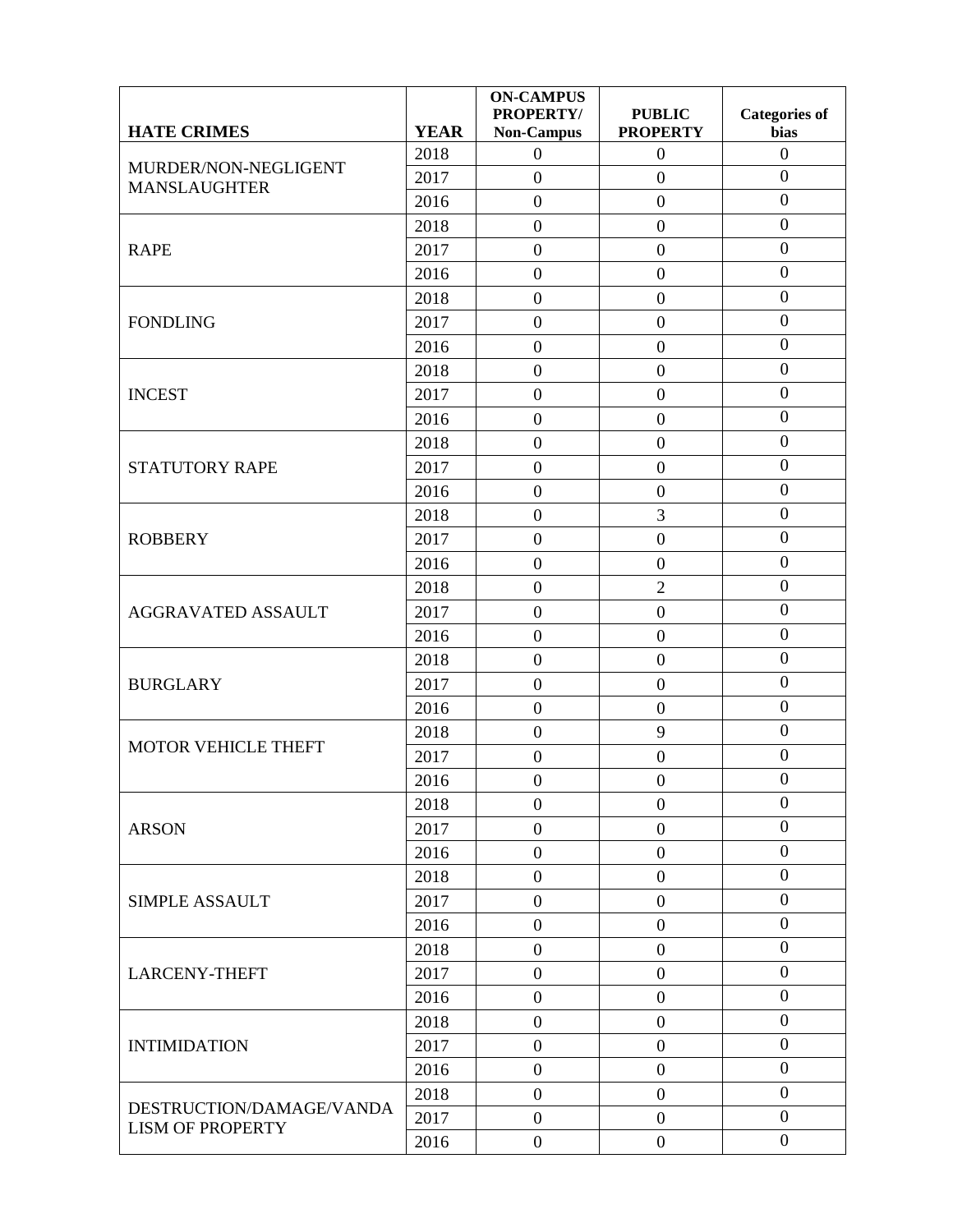**\*\*Categories of bias for Hate Crimes include actual or perceived (A) race, (B) gender, (C) gender identity, (D) religion, (E) sexual orientation, (F) ethnicity, (G) national origin or (H) disability**.

| <b>VAWA OFFENSES</b>   | <b>YEAR</b> | <b>ON-CAMPUS</b><br><b>PROPERTY</b> | <b>PUBLIC</b><br><b>PROPERTY</b> | <b>Unfounded</b> |
|------------------------|-------------|-------------------------------------|----------------------------------|------------------|
|                        | 2018        |                                     |                                  |                  |
| DOMESTIC VIOLENCE      | 2017        |                                     |                                  |                  |
|                        | 2016        |                                     |                                  |                  |
|                        | 2018        |                                     |                                  |                  |
| <b>DATING VIOLENCE</b> | 2017        |                                     |                                  |                  |
|                        | 2016        |                                     |                                  |                  |
|                        | 2018        |                                     |                                  |                  |
| <b>STALKING</b>        | 2017        |                                     |                                  |                  |
|                        | 2016        |                                     |                                  |                  |

|                              |             |                                     |                                  | <b>Unfounded</b> |
|------------------------------|-------------|-------------------------------------|----------------------------------|------------------|
| <b>ARRESTS</b>               | <b>YEAR</b> | <b>ON-CAMPUS</b><br><b>PROPERTY</b> | <b>PUBLIC</b><br><b>PROPERTY</b> |                  |
|                              | 2018        | 0                                   | 0                                | $\theta$         |
| DRUG ABUSE VIOLATIONS        | 2017        | 0                                   | 0                                | 0                |
|                              | 2016        | 0                                   | 0                                | 0                |
|                              | 2018        | 0                                   | 0                                | 0                |
| <b>DRUG ABUSE VIOLATIONS</b> | 2017        | 0                                   | $\theta$                         | 0                |
|                              | 2016        | 0                                   | 0                                |                  |
|                              | 2018        | 0                                   | $\theta$                         | 0                |
| <b>LIQUOR LAW VIOLATIONS</b> | 2017        | 0                                   | 0                                | 0                |
|                              | 2016        | 0                                   | $\theta$                         | 0                |
|                              | 2018        | 0                                   | 0                                | 0                |
| <b>WEAPONS VIOLATIONS</b>    | 2017        | 0                                   | 0                                | 0                |
|                              | 2016        |                                     |                                  |                  |

|                              |             | <b>ON-CAMPUS</b>               |                                  | <b>Unfounded</b> |
|------------------------------|-------------|--------------------------------|----------------------------------|------------------|
| <b>DISCIPLINARY ACTIONS</b>  | <b>YEAR</b> | PROPERTY/<br><b>Non-Campus</b> | <b>PUBLIC</b><br><b>PROPERTY</b> |                  |
|                              | 2018        |                                |                                  |                  |
| <b>DRUG ABUSE VIOLATIONS</b> | 2017        |                                |                                  |                  |
|                              | 2016        |                                |                                  |                  |
|                              | 2018        |                                |                                  |                  |
| <b>DRUG ABUSE VIOLATIONS</b> | 2017        |                                |                                  |                  |
|                              | 2016        |                                |                                  |                  |
| <b>LIQUOR LAW VIOLATIONS</b> | 2018        |                                |                                  |                  |
|                              | 2017        |                                |                                  |                  |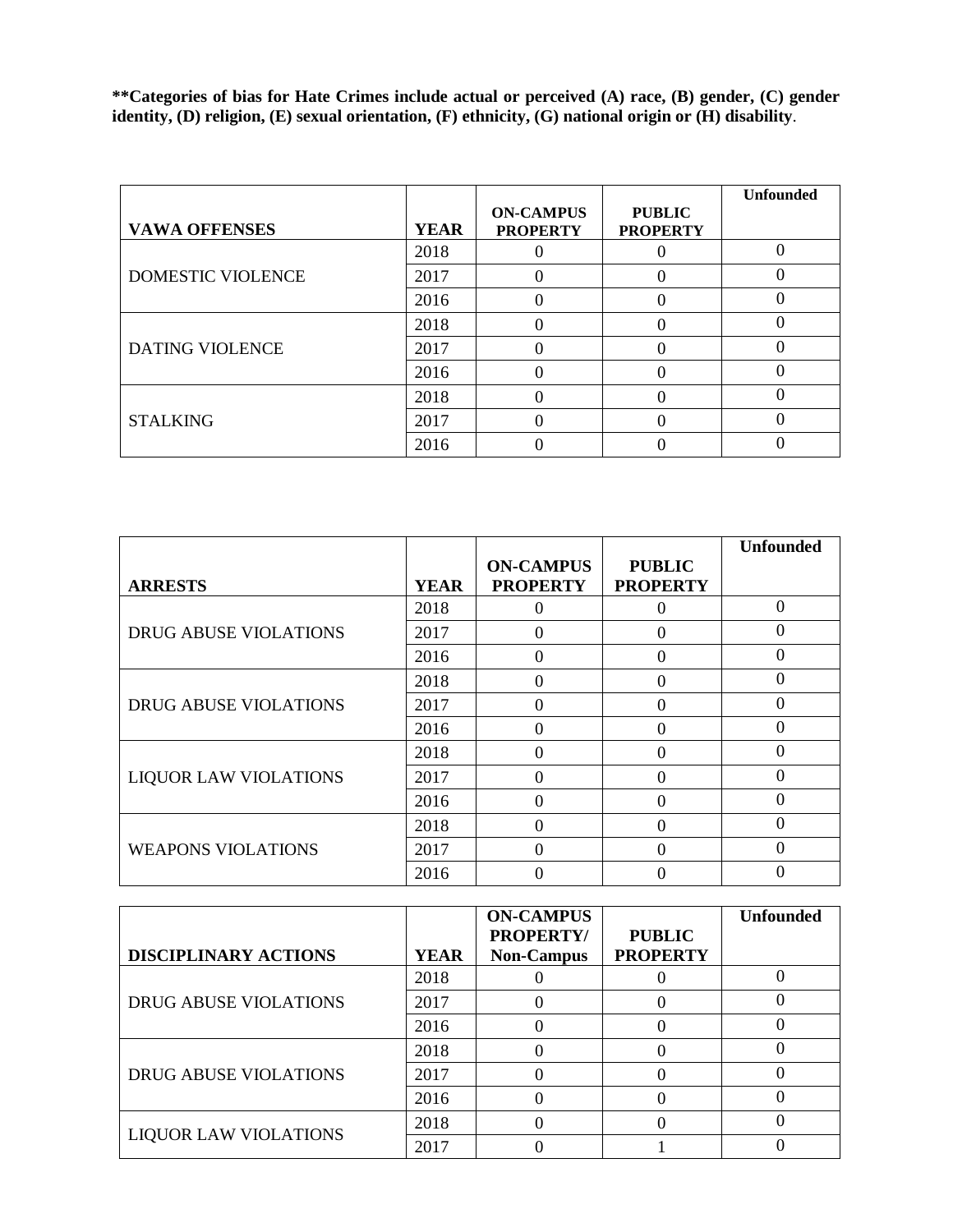|                           | 2016 |  |  |
|---------------------------|------|--|--|
| <b>WEAPONS VIOLATIONS</b> | 2018 |  |  |
|                           | 2017 |  |  |
|                           | 2016 |  |  |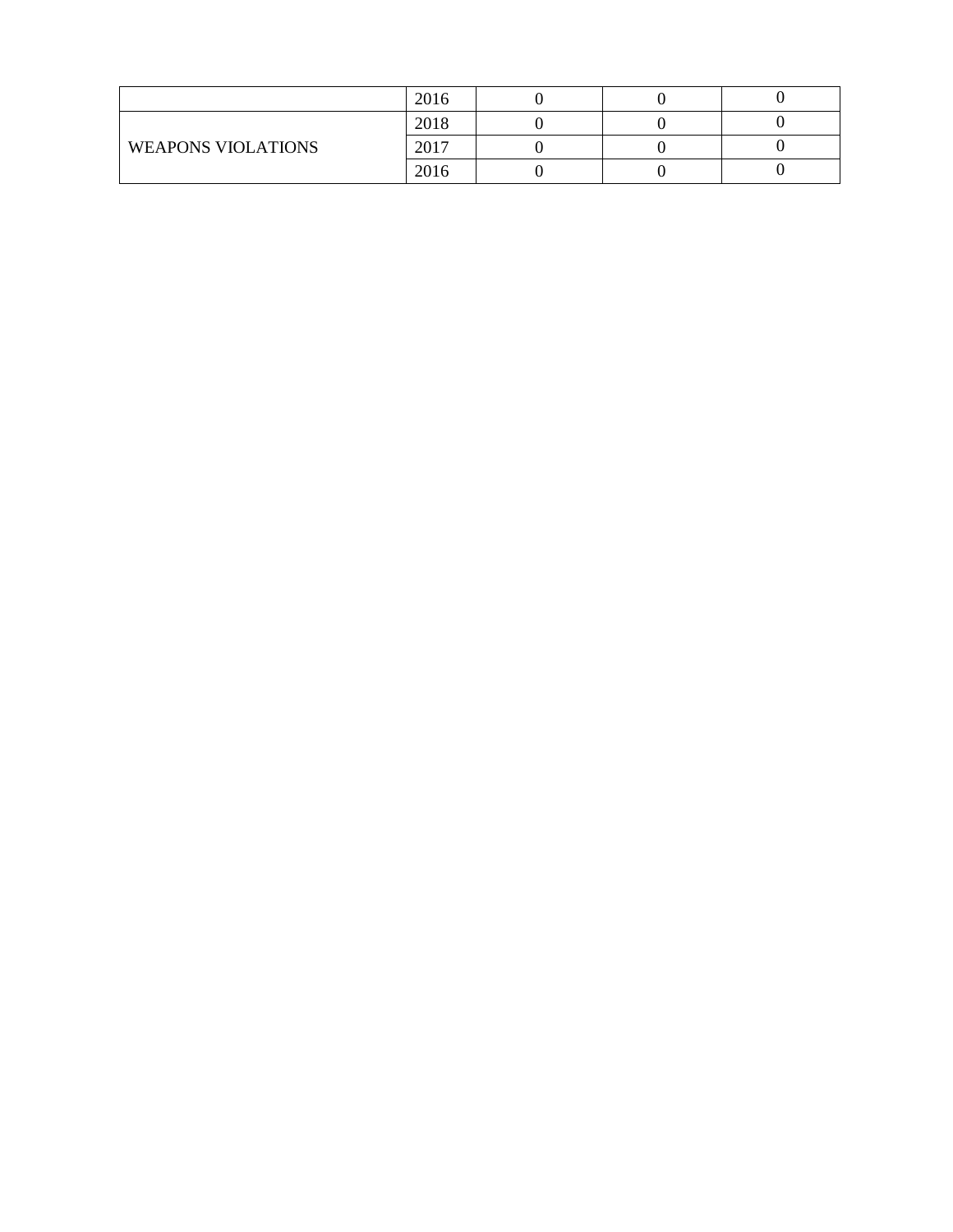|                                                          |             |                                         |                     | <b>Unfounded</b> |
|----------------------------------------------------------|-------------|-----------------------------------------|---------------------|------------------|
|                                                          |             | <b>ON-CAMPUS</b>                        | <b>PUBLIC</b>       |                  |
| <b>VA Campus Occurrences</b><br><b>CRIMINAL OFFENSES</b> | <b>YEAR</b> | PROPERTY/Non-<br><b>Campus Property</b> | <b>PROPER</b><br>TY |                  |
|                                                          | 2018        | $\mathbf{0}$                            | $\boldsymbol{0}$    | $\overline{0}$   |
| MURDER/NON-NEGLIGENT                                     | 2017        | $\boldsymbol{0}$                        | $\boldsymbol{0}$    | $\boldsymbol{0}$ |
| <b>MANSLAUGHTER</b>                                      | 2016        | $\boldsymbol{0}$                        | $\overline{0}$      | $\boldsymbol{0}$ |
|                                                          | 2018        | $\boldsymbol{0}$                        | $\boldsymbol{0}$    | $\boldsymbol{0}$ |
| NEGLIGENT MANSLAUGHTER                                   | 2017        | $\boldsymbol{0}$                        | $\boldsymbol{0}$    | $\boldsymbol{0}$ |
|                                                          | 2016        | $\boldsymbol{0}$                        | $\overline{0}$      | $\overline{0}$   |
|                                                          | 2018        | $\boldsymbol{0}$                        | $\boldsymbol{0}$    | $\boldsymbol{0}$ |
| SEX OFFENSES, FORCIBLE                                   | 2017        | $\boldsymbol{0}$                        | $\boldsymbol{0}$    | $\overline{0}$   |
|                                                          | 2016        | $\boldsymbol{0}$                        | $\overline{0}$      | $\mathbf{0}$     |
|                                                          | 2018        | $\boldsymbol{0}$                        | $\overline{0}$      | $\boldsymbol{0}$ |
| SEX OFFENSES, NON-FORCIBLE                               | 2017        | $\boldsymbol{0}$                        | $\overline{0}$      | $\boldsymbol{0}$ |
|                                                          | 2016        | $\boldsymbol{0}$                        | $\boldsymbol{0}$    | $\boldsymbol{0}$ |
|                                                          | 2018        | $\boldsymbol{0}$                        | $\overline{0}$      | $\overline{0}$   |
| SEXUAL ASSAULT - RAPE                                    | 2017        | $\boldsymbol{0}$                        | $\boldsymbol{0}$    | $\boldsymbol{0}$ |
|                                                          | 2016        | $\boldsymbol{0}$                        | $\boldsymbol{0}$    | $\boldsymbol{0}$ |
|                                                          | 2018        | $\boldsymbol{0}$                        | $\overline{0}$      | $\boldsymbol{0}$ |
| SEXUAL ASSAULT - FONDLING                                | 2017        | $\boldsymbol{0}$                        | $\boldsymbol{0}$    | $\boldsymbol{0}$ |
|                                                          | 2016        | $\boldsymbol{0}$                        | $\overline{0}$      | $\mathbf{0}$     |
| <b>SEXUAL ASSAULT - INCEST</b>                           | 2018        | $\boldsymbol{0}$                        | $\boldsymbol{0}$    | $\mathbf{0}$     |
|                                                          | 2017        | $\boldsymbol{0}$                        | $\overline{0}$      | $\boldsymbol{0}$ |
|                                                          | 2016        | $\boldsymbol{0}$                        | $\overline{0}$      | $\boldsymbol{0}$ |
|                                                          | 2018        | $\boldsymbol{0}$                        | $\overline{0}$      | $\boldsymbol{0}$ |
| SEXUAL ASSAULT - STATUTORY<br><b>RAPE</b>                | 2017        | $\boldsymbol{0}$                        | $\overline{0}$      | $\boldsymbol{0}$ |
|                                                          | 2016        | $\boldsymbol{0}$                        | $\boldsymbol{0}$    | $\boldsymbol{0}$ |
|                                                          | 2018        | $\boldsymbol{0}$                        | $\mathbf{1}$        | $\mathbf{0}$     |
| <b>ROBBERY</b>                                           | 2017        | $\mathbf{0}$                            | $\mathbf{1}$        | $\boldsymbol{0}$ |
|                                                          | 2016        | $\overline{0}$                          | $\boldsymbol{0}$    | $\boldsymbol{0}$ |
|                                                          | 2018        | $\boldsymbol{0}$                        | $\boldsymbol{0}$    | $\boldsymbol{0}$ |
| AGGRAVATED ASSAULT                                       | 2017        | $\boldsymbol{0}$                        | $\boldsymbol{0}$    | $\boldsymbol{0}$ |
|                                                          | 2016        | $\boldsymbol{0}$                        | $\overline{0}$      | $\boldsymbol{0}$ |
|                                                          | 2018        | $\boldsymbol{0}$                        | $\boldsymbol{0}$    | $\boldsymbol{0}$ |
| <b>BURGLARY</b>                                          | 2017        | $\boldsymbol{0}$                        | $\boldsymbol{0}$    | $\boldsymbol{0}$ |
|                                                          | 2016        | $\boldsymbol{0}$                        | $\boldsymbol{0}$    | $\boldsymbol{0}$ |
|                                                          | 2018        | $\boldsymbol{0}$                        | $\boldsymbol{0}$    | $\boldsymbol{0}$ |
| MOTOR VEHICLE THEFT                                      | 2017        | $\boldsymbol{0}$                        | $\boldsymbol{0}$    | $\overline{0}$   |
|                                                          | 2016        | $\mathbf{0}$                            | $\boldsymbol{0}$    | $\boldsymbol{0}$ |
|                                                          | 2018        | $\overline{0}$                          | $\boldsymbol{0}$    | $\boldsymbol{0}$ |
| <b>ARSON</b>                                             | 2017        | $\mathbf{0}$                            | $\boldsymbol{0}$    | $\boldsymbol{0}$ |
|                                                          | 2016        | $\overline{0}$                          | $\overline{0}$      | $\overline{0}$   |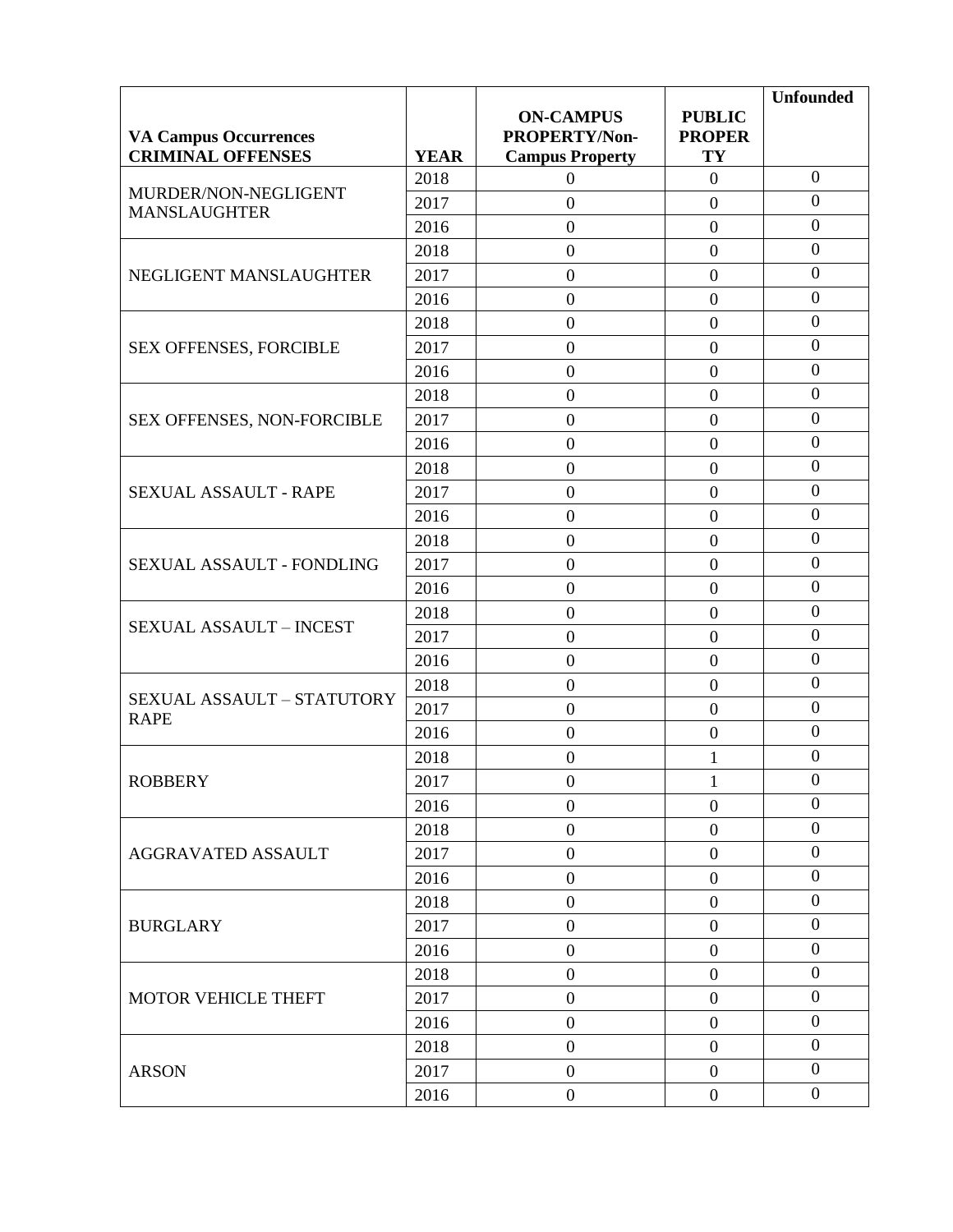|                            |             | <b>ON-CAMPUS</b><br><b>PROPERTY/</b> | <b>PUBLIC</b>    | <b>Categories of</b> |
|----------------------------|-------------|--------------------------------------|------------------|----------------------|
| <b>HATE CRIMES</b>         | <b>YEAR</b> | Non-campus                           | <b>PROPERTY</b>  | bias                 |
| MURDER/NON-NEGLIGENT       | 2018        | $\boldsymbol{0}$                     | $\boldsymbol{0}$ | $\boldsymbol{0}$     |
| <b>MANSLAUGHTER</b>        | 2017        | $\overline{0}$                       | $\boldsymbol{0}$ | $\boldsymbol{0}$     |
|                            | 2016        | $\overline{0}$                       | $\boldsymbol{0}$ | $\overline{0}$       |
|                            | 2018        | $\overline{0}$                       | $\boldsymbol{0}$ | $\overline{0}$       |
| <b>RAPE</b>                | 2017        | $\boldsymbol{0}$                     | $\boldsymbol{0}$ | $\boldsymbol{0}$     |
|                            | 2016        | $\boldsymbol{0}$                     | $\boldsymbol{0}$ | $\boldsymbol{0}$     |
|                            | 2018        | $\overline{0}$                       | $\overline{0}$   | $\boldsymbol{0}$     |
| <b>FONDLING</b>            | 2017        | $\boldsymbol{0}$                     | $\boldsymbol{0}$ | $\boldsymbol{0}$     |
|                            | 2016        | $\overline{0}$                       | $\boldsymbol{0}$ | $\boldsymbol{0}$     |
|                            | 2018        | $\boldsymbol{0}$                     | $\boldsymbol{0}$ | $\boldsymbol{0}$     |
| <b>INCEST</b>              | 2017        | $\overline{0}$                       | $\boldsymbol{0}$ | $\overline{0}$       |
|                            | 2016        | $\overline{0}$                       | $\boldsymbol{0}$ | $\boldsymbol{0}$     |
|                            | 2018        | $\overline{0}$                       | $\boldsymbol{0}$ | $\boldsymbol{0}$     |
| <b>STATUTORY RAPE</b>      | 2017        | $\overline{0}$                       | $\boldsymbol{0}$ | $\boldsymbol{0}$     |
|                            | 2016        | $\boldsymbol{0}$                     | $\boldsymbol{0}$ | $\overline{0}$       |
| <b>ROBBERY</b>             | 2018        | $\boldsymbol{0}$                     | $\boldsymbol{0}$ | $\boldsymbol{0}$     |
|                            | 2017        | $\overline{0}$                       | $\boldsymbol{0}$ | $\boldsymbol{0}$     |
|                            | 2016        | $\overline{0}$                       | $\boldsymbol{0}$ | $\overline{0}$       |
|                            | 2018        | $\overline{0}$                       | $\overline{0}$   | $\boldsymbol{0}$     |
| <b>AGGRAVATED ASSAULT</b>  | 2017        | $\boldsymbol{0}$                     | $\boldsymbol{0}$ | $\boldsymbol{0}$     |
|                            | 2016        | $\overline{0}$                       | $\boldsymbol{0}$ | $\boldsymbol{0}$     |
|                            | 2018        | $\boldsymbol{0}$                     | $\boldsymbol{0}$ | $\boldsymbol{0}$     |
| <b>BURGLARY</b>            | 2017        | $\boldsymbol{0}$                     | $\boldsymbol{0}$ | $\boldsymbol{0}$     |
|                            | 2016        | $\overline{0}$                       | $\boldsymbol{0}$ | $\mathbf{0}$         |
|                            | 2018        | $\boldsymbol{0}$                     | $\boldsymbol{0}$ | $\boldsymbol{0}$     |
| <b>MOTOR VEHICLE THEFT</b> | 2017        | $\boldsymbol{0}$                     | $\boldsymbol{0}$ | $\boldsymbol{0}$     |
|                            | 2016        | $\overline{0}$                       | $\boldsymbol{0}$ | $\overline{0}$       |
|                            | 2018        | $\boldsymbol{0}$                     | $\boldsymbol{0}$ | $\overline{0}$       |
| <b>ARSON</b>               | 2017        | $\boldsymbol{0}$                     | $\boldsymbol{0}$ | $\boldsymbol{0}$     |
|                            | 2016        | $\boldsymbol{0}$                     | $\boldsymbol{0}$ | $\boldsymbol{0}$     |
|                            | 2018        | $\boldsymbol{0}$                     | $\boldsymbol{0}$ | $\boldsymbol{0}$     |
| <b>SIMPLE ASSAULT</b>      | 2017        | $\boldsymbol{0}$                     | $\overline{0}$   | $\boldsymbol{0}$     |
|                            | 2016        | $\boldsymbol{0}$                     | $\boldsymbol{0}$ | $\mathbf{0}$         |
|                            | 2018        | $\boldsymbol{0}$                     | $\boldsymbol{0}$ | $\boldsymbol{0}$     |
| <b>LARCENY-THEFT</b>       | 2017        | $\boldsymbol{0}$                     | $\boldsymbol{0}$ | $\boldsymbol{0}$     |
|                            | 2016        | $\overline{0}$                       | $\boldsymbol{0}$ | $\boldsymbol{0}$     |
|                            | 2018        | $\boldsymbol{0}$                     | $\boldsymbol{0}$ | $\boldsymbol{0}$     |
| <b>INTIMIDATION</b>        | 2017        | $\overline{0}$                       | $\boldsymbol{0}$ | $\boldsymbol{0}$     |
|                            | 2016        | $\boldsymbol{0}$                     | $\boldsymbol{0}$ | $\boldsymbol{0}$     |
|                            | 2018        | $\boldsymbol{0}$                     | $\boldsymbol{0}$ | $\boldsymbol{0}$     |
| DESTRUCTION/DAMAGE/VANDA   | 2017        | $\boldsymbol{0}$                     | $\boldsymbol{0}$ | $\boldsymbol{0}$     |
| <b>LISM OF PROPERTY</b>    | 2016        | $\boldsymbol{0}$                     | $\boldsymbol{0}$ | $\boldsymbol{0}$     |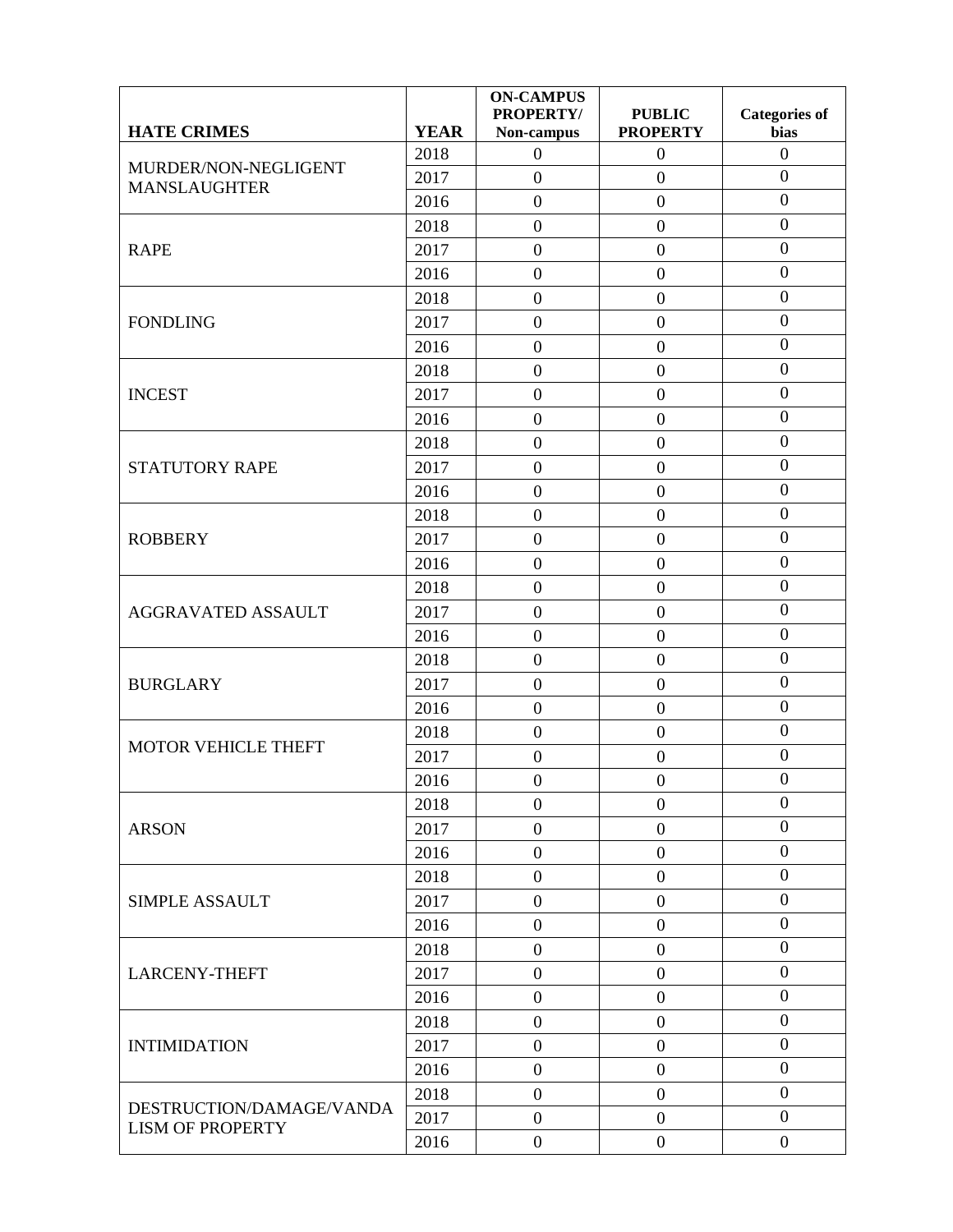**\*\*Categories of bias for Hate Crimes include actual or perceived (A) race, (B) gender, (C) gender identity, (D) religion, (E) sexual orientation, (F) ethnicity, (G) national origin or (H) disability**.

| <b>VAWA OFFENSES</b>   | <b>YEAR</b> | <b>ON-CAMPUS</b><br><b>PROPERTY/</b><br><b>Non-Campus</b> | <b>PUBLIC</b><br><b>PROPERTY</b> | <b>Unfounded</b> |
|------------------------|-------------|-----------------------------------------------------------|----------------------------------|------------------|
|                        | 2018        |                                                           |                                  |                  |
| DOMESTIC VIOLENCE      | 2017        |                                                           |                                  |                  |
|                        | 2016        |                                                           |                                  |                  |
| <b>DATING VIOLENCE</b> | 2018        |                                                           |                                  |                  |
|                        | 2017        |                                                           |                                  |                  |
|                        | 2016        |                                                           |                                  |                  |
|                        | 2018        |                                                           |                                  |                  |
| <b>STALKING</b>        | 2017        |                                                           |                                  |                  |
|                        | 2016        |                                                           |                                  |                  |

|                              |             | <b>ON-CAMPUS</b>                      |                                  | <b>Unfounded</b> |
|------------------------------|-------------|---------------------------------------|----------------------------------|------------------|
| <b>ARRESTS</b>               | <b>YEAR</b> | <b>PROPERTY/</b><br><b>Non-Campus</b> | <b>PUBLIC</b><br><b>PROPERTY</b> |                  |
|                              | 2018        |                                       |                                  | $\Omega$         |
| <b>DRUG ABUSE VIOLATIONS</b> | 2017        | 0                                     | 0                                | $\Omega$         |
|                              | 2016        | 0                                     | $\theta$                         |                  |
|                              | 2018        |                                       | $\Omega$                         |                  |
| <b>DRUG ABUSE VIOLATIONS</b> | 2017        | 0                                     | $\theta$                         |                  |
|                              | 2016        |                                       | $\Omega$                         |                  |
|                              | 2018        |                                       | $\Omega$                         |                  |
| <b>LIQUOR LAW VIOLATIONS</b> | 2017        |                                       | $\Omega$                         |                  |
|                              | 2016        | $\Omega$                              | $\theta$                         | $\Omega$         |
| <b>WEAPONS VIOLATIONS</b>    | 2018        |                                       | $\Omega$                         |                  |
|                              | 2017        |                                       | $\Omega$                         | $\Omega$         |
|                              | 2016        |                                       |                                  |                  |

|                              |             | <b>ON-CAMPUS</b><br><b>PROPERTY/</b> | <b>PUBLIC</b>   | <b>Unfounded</b> |
|------------------------------|-------------|--------------------------------------|-----------------|------------------|
| <b>DISCIPLINARY ACTIONS</b>  | <b>YEAR</b> | <b>Non-Campus</b>                    | <b>PROPERTY</b> |                  |
|                              | 2018        |                                      |                 |                  |
| <b>DRUG ABUSE VIOLATIONS</b> | 2017        |                                      |                 |                  |
|                              | 2016        |                                      |                 |                  |
|                              | 2018        |                                      |                 |                  |
| <b>DRUG ABUSE VIOLATIONS</b> | 2017        |                                      |                 |                  |
|                              | 2016        |                                      |                 |                  |
|                              | 2018        |                                      |                 |                  |
| <b>LIQUOR LAW VIOLATIONS</b> | 2017        |                                      |                 |                  |